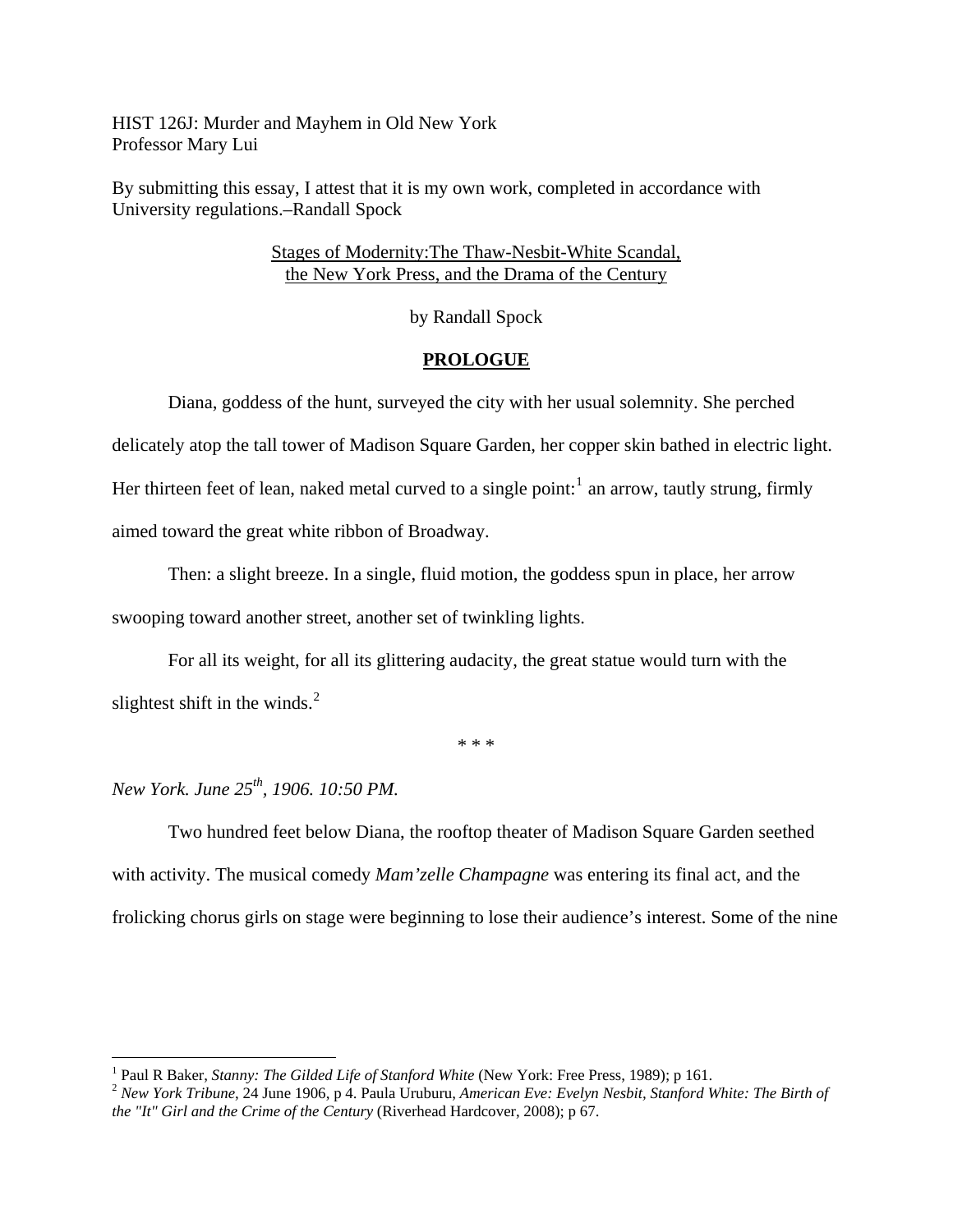hundred theatergoers hooted and hissed; others chatted across their tables while waiters scurried to and fro with drinks. $3$ 

Then: an entrance, from the elevator farthest from the stage. A portly, mustachioed figure strode across the theater to a table five rows from the actors. Members of the crowd turned, smiled, and clapped as the man gave a little wave, sat down, and tucked his fist beneath his  $chin<sup>4</sup>$  $chin<sup>4</sup>$  $chin<sup>4</sup>$ 

The man was Stanford White, and the Garden in which he sat had sprung from his own hand. White had designed every facet of the building, from the vast ballroom under his feet to the soaring minaret above his head. He had chosen the rooftop theater's decorations and arranged for the night's performance. And he had illuminated the naked goddess who loomed over it all.<sup>[5](#page-1-2)</sup>

Gazing at White, and pacing back and forth along the side of his theater, was a man who could easily have been mistaken for one of the costumed performers on stage. Despite the summer heat, he wore an overcoat, and kept its collar turned up around his face. His manner was tense, his gait somewhat unsteady.<sup>[6](#page-1-3)</sup>

The man was Harry K. Thaw, scion of a wealthy Pittsburgh family. And even as he returned to his table, conferred with his friends, and escorted his wife toward the elevator, his eyes slid toward Stanford White.

On the stage, a tenor began to sing the show's climactic number.<sup>[7](#page-1-4)</sup>

*I've heard them say so often they could love their wives alone, But I think that's just foolish; men must have hearts made of stone.*  Thaw slipped away from his wife and friends.

<span id="page-1-0"></span> $3$  Uruburu 279.

<sup>&</sup>lt;sup>4</sup> New York Herald, 26 June 1906.

<span id="page-1-2"></span><span id="page-1-1"></span> $<sup>5</sup>$  Baker 158.</sup>

<span id="page-1-3"></span><sup>6</sup> *New York Times*, 26 June 1906. 7

<span id="page-1-4"></span> $<sup>7</sup>$  Ibid.</sup>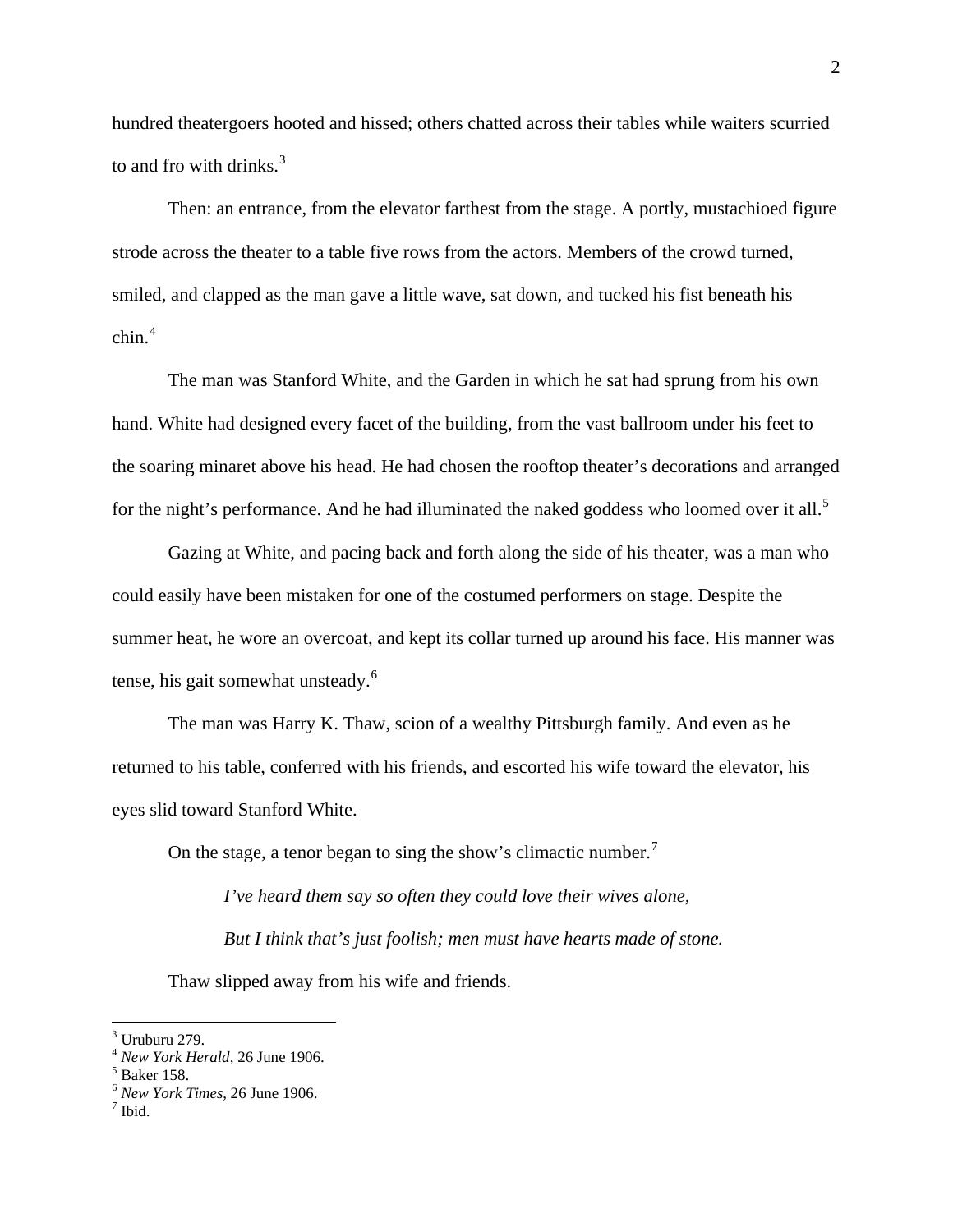*Now my heart is made of softer stuff; it melts at each warm glance.* 

*A pretty girl can't look my way, without a new romance.* 

Thaw paced through the crowd as chorus girls joined the tenor onstage. He reached the front of White's table.

> *He could love a million girls, a girl with baby curls In fact I think that he could love about a million girls!*

CRACK. A shot. CRACK. CRACK. Two more. Stanford White, his shirt splattered with blood, his face blackened with gunpowder, slumped to the floor.<sup>[8](#page-2-0)</sup>

"My God! He's shot him!"<sup>[9](#page-2-1)</sup>

That quiet gasp was all that Evelyn Nesbit Thaw, still waiting by the elevator, could manage to say. Five years before, at age 16, she had stood at center stage as a chorus girl. Five seconds before, she had stood at the center of a love triangle. Now she stood at the edge of the vast audience and pressed her hand to her lip.[10](#page-2-2)

The audience remained perfectly still. As Thaw walked toward the exit, gun held high, most of the nine hundred theatergoers stayed in their seats. There were no shouts. No shrieks. Not even the scraping of chairs. There was only a lingering, expectant silence.<sup>[11](#page-2-3)</sup> And—according to some—a smattering of applause.<sup>[12](#page-2-4)</sup>

\* \* \*

In that fleeting moment, the audience at *Mam'zelle Champagne* thought the killing was all part of the play. And in a way, they were not very wrong. After a year had run its course after the silence had yielded to shrieks, after the papers had spilt their gallons of ink, after a jury

<span id="page-2-1"></span>

<span id="page-2-0"></span><sup>&</sup>lt;sup>8</sup> *New York Tribune*, 26 June 1906.<br><sup>9</sup> Deborah Paul, *Tragic Beauty: The Lost 1914 Memoirs of Evelyn Nesbit* (2006); p 70.<br><sup>10</sup> Ibid.

<span id="page-2-2"></span>

<span id="page-2-3"></span><sup>11</sup> *New York Tribune*, 26 June 1906. 12 *Boston Globe*, 26 June 1906.

<span id="page-2-4"></span>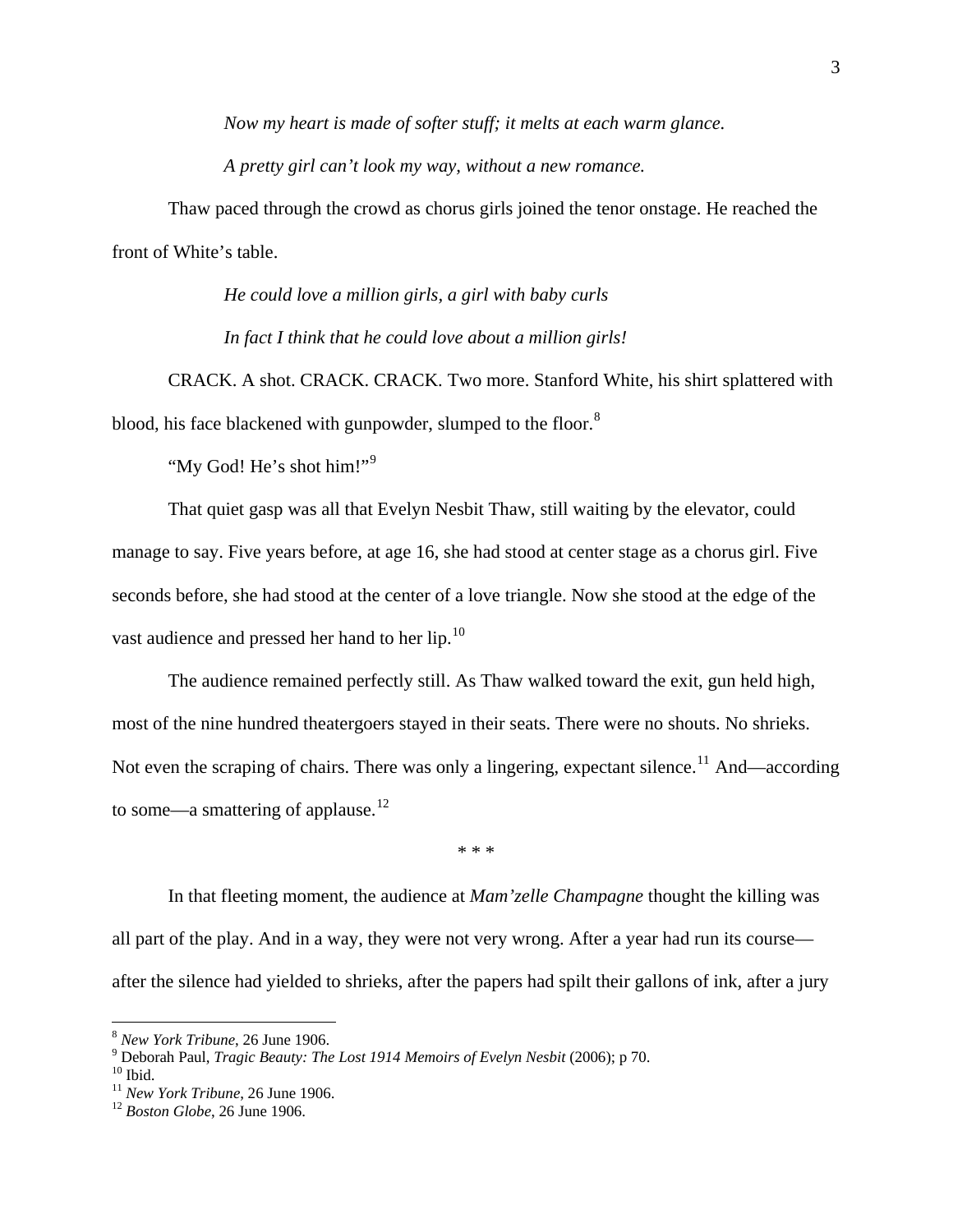had returned its first indecisive verdict—journalist Samuel Williams looked back on the episode as a "remarkable cast of characters" on a "legal stage."<sup>[13](#page-3-0)</sup>

 The stage metaphor was always apt. The murder of Stanford White at the hands of Harry K. Thaw, over the honor of Evelyn Nesbit, was indeed a drama of the most turbulent kind. And as that drama unfolded over months of lurid revelations and years of legal wrangling, it traveled through an unprecedented chain of storytelling that revealed as much about its tellers and hearers as its actors.

 Like most dramas, this one started with a setting and protagonists. The setting was a New York City poised between tradition and modernity—a global metropolis finally ready for its close-up. The protagonists were three people who embodied some of the greatest contradictions of this historical moment—refinement intermingled with dissipation, prudery with recklessness, "New Womanhood" with age-old female dependency.

 But these were merely the raw ingredients of the drama—ingredients that were only turned into narratives by the new class of storytellers known as the mass media. Long content to serve as mouthpieces to their community, New York newspapers now became the "eyes and ears of the world."[14](#page-3-1) They transformed White, Thaw, and Nesbit—heretofore mere people—into characters. And they molded them into storylines that would best fit the old dramatic structure of hero and villain.

 But this casting process didn't end with the press. The final link in the chain of storytelling was the audience—America's new national reading public. It was they who would have the final say on who was good, who was evil, and what the whole melodrama really meant.

<span id="page-3-0"></span><sup>&</sup>lt;sup>13</sup> Samuel Williams, "Reporting the Great Murder Trial," *Pearson's Magazine* (April 1907):, 455- 462; p 457.<br><sup>14</sup> Williams 456.

<span id="page-3-1"></span>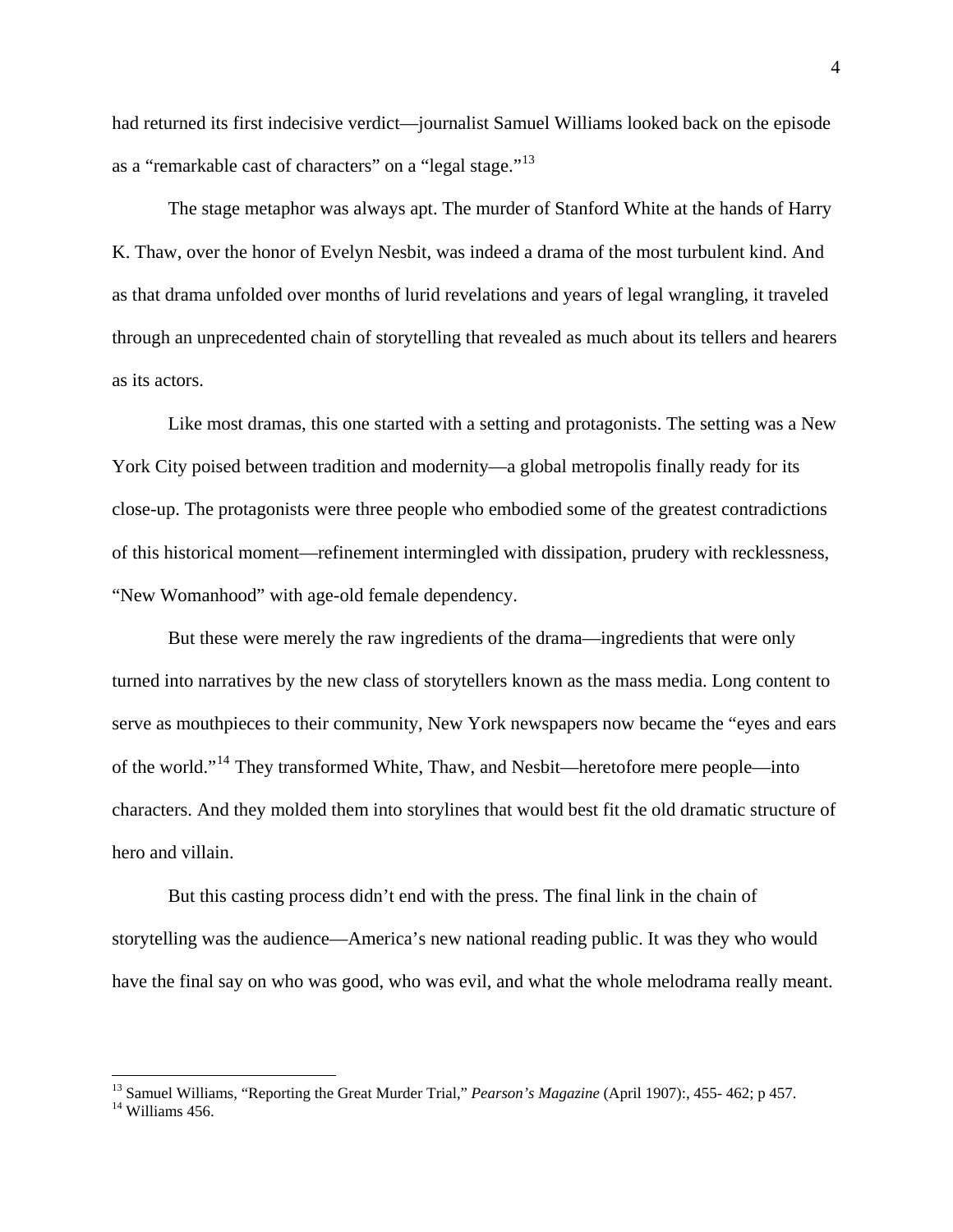And even as these audience members relied upon the modern media for information, they were ready to diverge from it in their final interpretation.

 When it was all over, the great White-Nesbit-Thaw saga had not, after all, strayed too far from the scene in Madison Square Garden. Just as Diana's arrow swung from one street to another, so did the press's finger of blame swing from character to character—and finally alight upon Thaw. And just as the audience of June  $25<sup>th</sup>$  had greeted this cold-blooded killer with tepid applause, the audience of the following decade would greet him with raucous cheers.

#### \* \* \*

### **ACT ONE: Introductions**

 Even before they held the world's attention, Stanford White, Evelyn Nesbit, and Harry Thaw were standing at the center of a grand stage. That stage was New York City at the turn of the century, a place where traditions of an old republic mingled with innovations of a modern metropolis. As America's largest city, with a population of nearly four million, New York was the most vibrant example of the country's urban transformation.<sup>[15](#page-4-0)</sup> Culturally, economically, and sexually, New York at the start of the  $20<sup>th</sup>$  Century was rushing headlong into "modernity"—a word whose meaning was just beginning to be felt out by bohemian intellectuals and conservative traditionalists alike.<sup>[16](#page-4-1)</sup> The lives that White, Thaw, and Nesbit lived prior to June 25, 1906 embodied the contradictions of this modernizing moment, the clashing norms of a city perched between old and new. White's life showcased an old cultural tradition along with a new uninhibited lifestyle; Thaw's demonstrated an old moral prudery along with a new unhinged selfgratification; Nesbit's illustrated an old female subservience along with a new female autonomy.

<span id="page-4-0"></span><sup>&</sup>lt;sup>15</sup> Phyllis Leslie Abramson, *Sob Sister Journalism* (Greenwood Publishing Group, 1990); p 24.<br><sup>16</sup> Christine Stansell, *American Moderns* (Metropolitan Books, 2000); pp 1-2.

<span id="page-4-1"></span>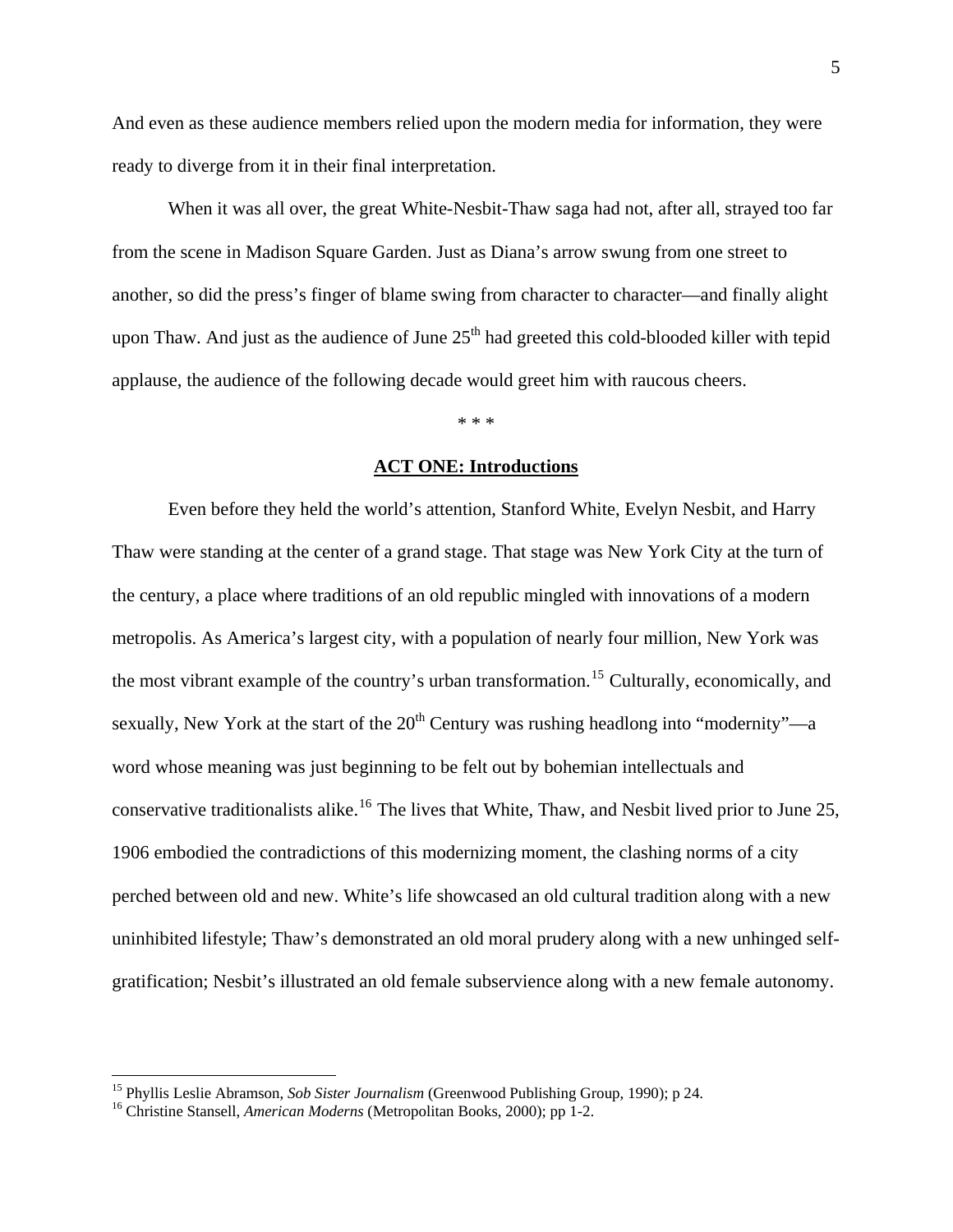As their lives intersected, these three figures crystallized much of what made New York both age-old and brand-new—both good to some, and evil to others.

Stanford White was born in New York in 1853.<sup>[17](#page-5-0)</sup> His father, Richard Harding White, was a journalist, Shakespeare scholar, and ardent anglophile who despised what he saw as the coarseness of American manners.[18](#page-5-1) Stanford inherited his father's refinement, but not his studied scorn. Far from simply spurning American tastes, he would enlarge them to encompass the elegance of past cultures and the grandeur of modern times.

White's career as the most influential American architect of his generation took flight in the 1880s, when (as part of the firm McKim, Mead, and White) he became the foremost designer and decorator for New York's high society.<sup>[19](#page-5-2)</sup> This thin upper crust, presided over by Mrs. John Jacob Astor, was an insular world of prominent families—an elite based on heredity and culture as well as economic clout.<sup>[20](#page-5-3)</sup> Whether it was restricted to the super-elite "Four Hundred" or broadened to the more inclusive "ten thousand," this sacred order of social betters came to rely on White to design their hallowed temples—homes and clubhouses for an endless series of banquets and balls.<sup>[21](#page-5-4)</sup> White adapted easily to the rarefied atmosphere of his clientele. Sought after for his company as well as his craft, he became a cherished member of the very clubs he designed.<sup>[22](#page-5-5)</sup> Thus, White was first and foremost a representative of the traditional New York establishment; his work a restatement of its time-honored preeminence. One particularly frank client of White surely spoke for much of her "set" when she told the young architect to build a ballroom "in which a person who was not well bred would feel uncomfortable."<sup>[23](#page-5-6)</sup>

<span id="page-5-1"></span><span id="page-5-0"></span><sup>&</sup>lt;sup>17</sup> Paul R Baker, *Stanny: The Gilded Life of Stanford White* (Free Press, 1989); p 1.<br><sup>18</sup> Ibid. 6.

<span id="page-5-2"></span> $19$  Ibid. 142.

<span id="page-5-3"></span><sup>&</sup>lt;sup>20</sup> Eric Homberger, *Mrs. Astor's New York* (Yale University Press, 2002); p 2.<br><sup>21</sup> Ibid. 4, 2.

<span id="page-5-4"></span>

<span id="page-5-5"></span><sup>22</sup> Baker 148.

<span id="page-5-6"></span><sup>23</sup> Homberger 235.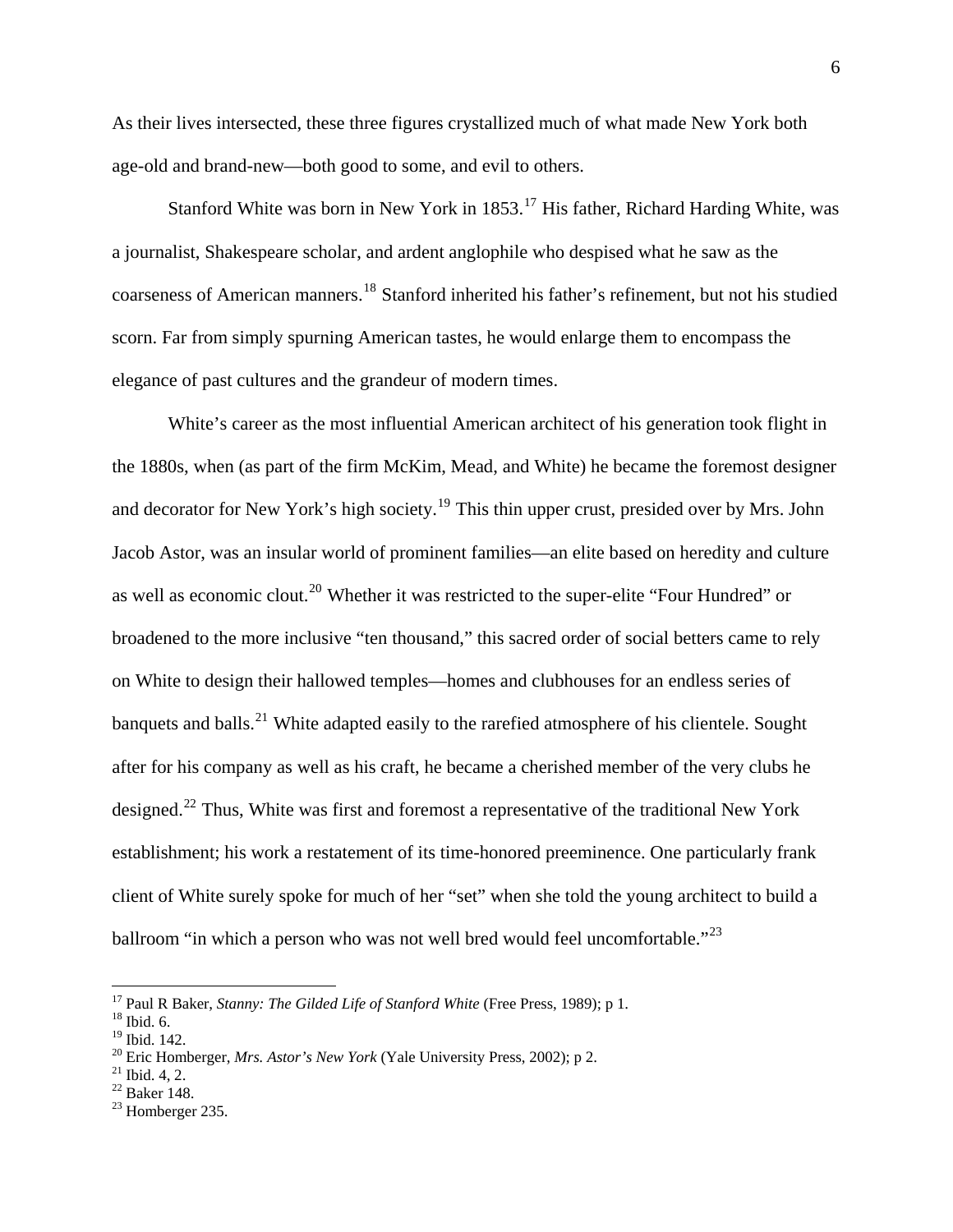But as his architectural career progressed, White did far more than kowtow to New York's existing tradition. Rather, he mingled this social tradition with older artistic ones, reaching back especially to the elegant Italian Renaissance style for a series of landmarks that would give New York all the architectural trappings of a great cultural capital.<sup>[24](#page-6-0)</sup> Madison Square Garden was merely the most visible of White's formidable body of work, which included the Washington Square Arch, the Herald Building, and the New York University Library.<sup>[25](#page-6-1)</sup> In one sense, White's life represented a harmonious link between past and future. He took the refined sensibilities of New York's age-old elite and inflated them to a grand, modern scale.

 But while White's professional life was steeped in an old cultural tradition, his personal life was awash with the new pleasures of a New York bohemian. White "joyfully rode the crest of his age's materialism," procuring the most expensive artworks he could find and furnishing his apartments with unrestrained opulence.<sup>[26](#page-6-2)</sup> Nor were White's acquisitions limited to inanimate objects. Throughout his middle age, White collected New York chorus girls like so many delicate sculptures—and seemed to find them much easier to throw out. The "Sewer Club," an informal coterie comprised of White and his friends, was a thinly disguised front for sexual liaisons in a New York apartment.<sup>[27](#page-6-3)</sup> Even with a wife and son at home, White would spend great sums to advance the careers of young female dancers, then whisk them off to his city apartments to extract proper physical compensation.<sup>[28](#page-6-4)</sup> Evelyn Nesbit, whom White met in 1901, was just one link in that long chain of sexual conquests—White sexually assaulted the 16-year-old girl, carried on a friendship with her for several years, and ultimately let her drift toward the margins

- <span id="page-6-2"></span><sup>26</sup> Ibid. 399.
- <span id="page-6-3"></span>27 Ibid. 275.
- <span id="page-6-4"></span>28 Ibid. 285.

 $24$  Baker 105.

<span id="page-6-1"></span><span id="page-6-0"></span> $^{25}$  Ibid. 148, 308.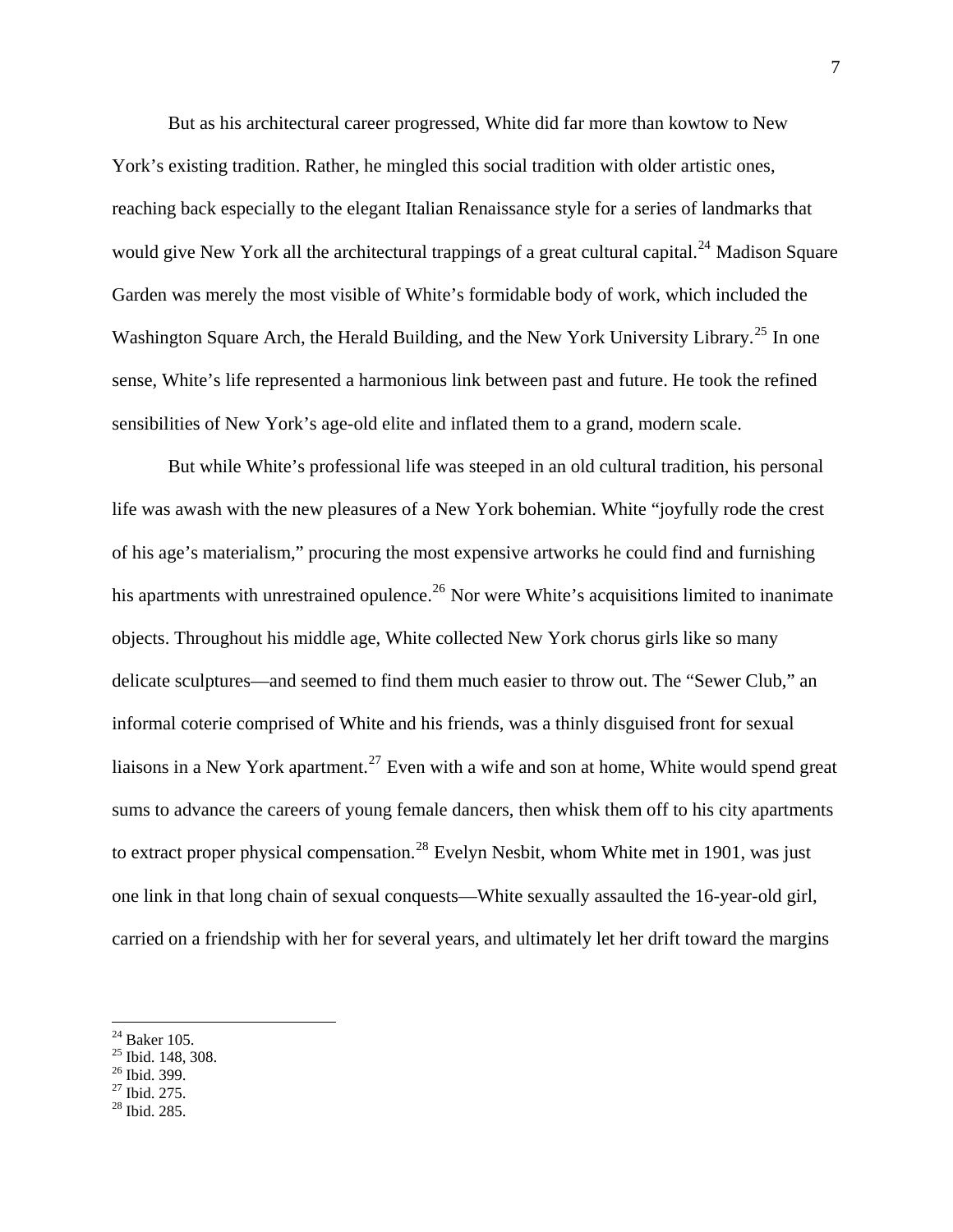of his life.[29](#page-7-0) So prodigious was White's appetite for pleasures that it began to take a toll on his health. Few at the time remarked on the fact, but on June 25, 1906, Stanford White's failing liver and kidneys would probably have killed him within a year without Harry Thaw's intervention.<sup>[30](#page-7-1)</sup>

Thus, Stanford White stood just before his death as a prime example of both New York's cultural oldness and its sexual newness, its glittering purity and its slimy depravity. In a later autobiography, Evelyn Nesbit nicely summed up the contradictions of White's character: "He was a generously big man—and infinitely mean; he was kind and tender—and preyed upon the defenseless."[31](#page-7-2) In his sophistication as well as his decadence, the great architect "personified the nature, the very essence, of New York City  $[\,\ldots]$  at the turn of the century."<sup>[32](#page-7-3)</sup>

\* \* \*

 Harry K. Thaw was another man who stood at the border of old-time respectability and new-school hedonism. But at first glance, he seemed to have far less to do with New York than the man he killed. Thaw was born and raised in Pennsylvania, and long after his ascent to notoriety in New York, he called himself Harry K. Thaw "of Pittsburgh."<sup>[33](#page-7-4)</sup> "I'm not a New Yorker," he stated bluntly in one passage of his autobiography.<sup>[34](#page-7-5)</sup>

Yet Thaw was indeed a creature of New York City. For all his years idling in Pittsburgh and hobnobbing in European capitals, he increasingly turned to Gotham as the center of his peregrinations. And in the end, Thaw became fully enmeshed in the new New York's modern, uninhibited lifestyle—both on the side denouncing it and the side enjoying it.

 $\overline{a}$ <sup>29</sup> Ibid. 337.

<span id="page-7-1"></span><span id="page-7-0"></span><sup>30</sup> Baker 376.

<span id="page-7-2"></span> $31$  Uruburu 97.

<span id="page-7-3"></span> $32$  Baker x-xi.

<span id="page-7-4"></span><sup>33</sup> Uruburu 183.

<span id="page-7-5"></span><sup>34</sup> Harry K Thaw, *The Traitor, Being the Untampered with, Unrevised Account of the Trial and All That Led to It* (1926); p 88.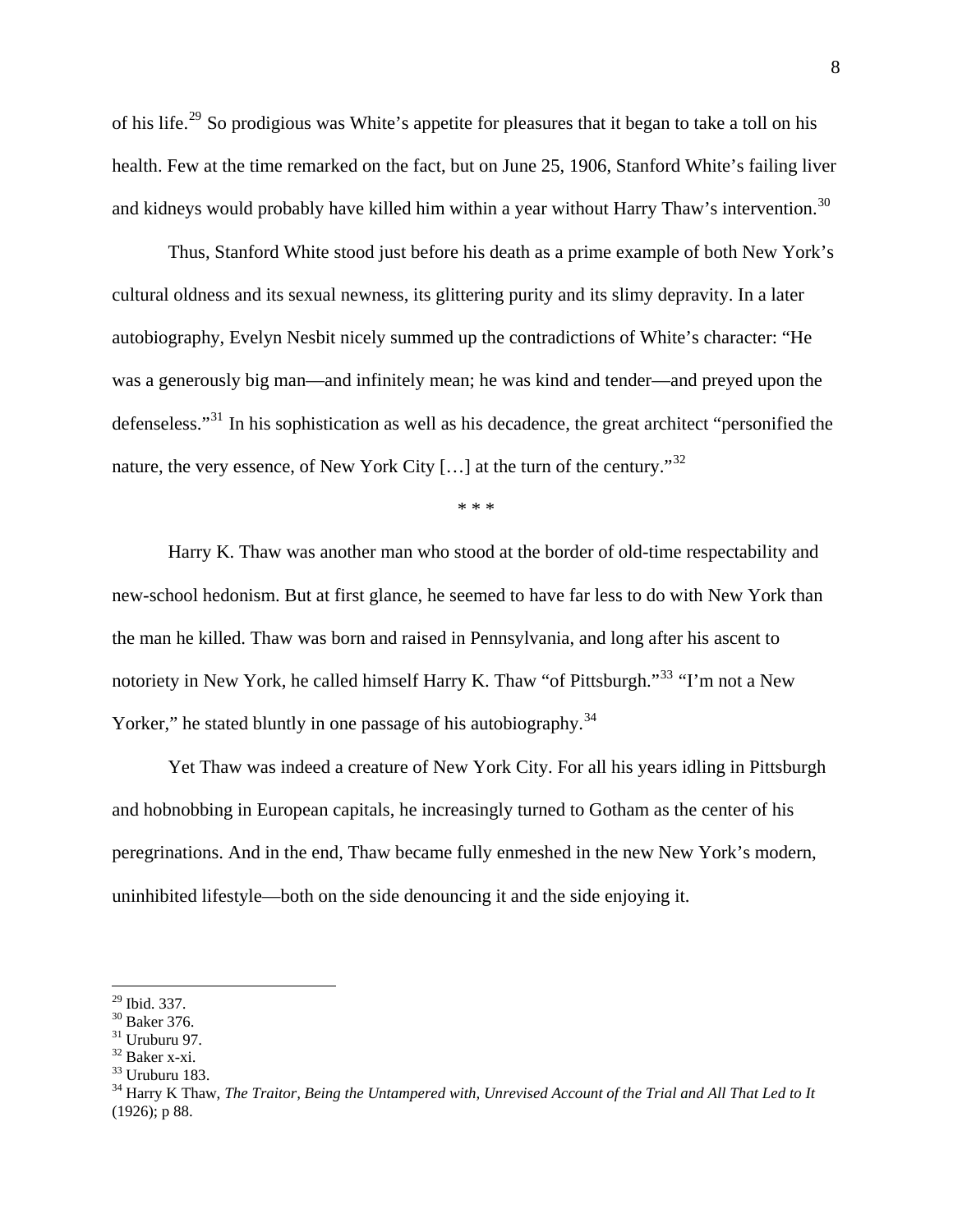Thaw was born in 1871, the scion of one of the richest families in America. The Thaw clan's recent windfall, which sprang from coal and railroads, had left its Presbyterian conservatism unshaken.<sup>[35](#page-8-0)</sup> For Harry's father especially, extreme wealth merely buttressed a firmly grounded tradition of philanthropy and moral uprightness.<sup>[36](#page-8-1)</sup> Though closer to nouveau riche than old money, the Thaws were well-suited to the role of prim aristocrats—a fact that was fully expressed when Harry's sister Alice married into the British nobility, becoming the Countess of Yarmouth.[37](#page-8-2)

Harry Thaw's years at home and college were marked by illness, petulance, and mental instability.<sup>[38](#page-8-3)</sup> But when he first entered New York, he seemed in some ways prepared to carry on his family's legacy of stiff-necked moral rectitude. Beginning around 1901, he became a notable figure in the organized backlash against New York's nascent bohemian lifestyle. Perhaps Thaw's hostility sprang from simple resentment: he had been rejected by many of the clubs that formed the backbone of traditional New York society.<sup>[39](#page-8-4)</sup> Whatever the cause, he began to criticize the excesses of the clubs' members—and to focus his censure on "consummate clubman" Stanford White.<sup>[40](#page-8-5)</sup> In Thaw's (seldom reliable) mind, White appeared as the epitome of modern moral dissipation, "a ravisher" who "boasted of having taken advantage of three hundred seventy-eight girls." $41$ 

However fevered these imaginings were, they meshed perfectly with an anti-modern movement already very much alive in New York. Thaw found a ready ally in Anthony Comstock, the leader of the Society for the Suppression of Vice, whose crusade against New

- <span id="page-8-1"></span>36 Ibid. 33,189.
- <span id="page-8-2"></span> $37$  Ibid. 271.

- <span id="page-8-4"></span>39 Ibid. 180.
- <span id="page-8-5"></span>40 Baker 133.
- <span id="page-8-6"></span>41 Thaw 106.

<span id="page-8-0"></span> $35$  Uruburu 33.

<span id="page-8-3"></span><sup>38</sup> Ibid. 189.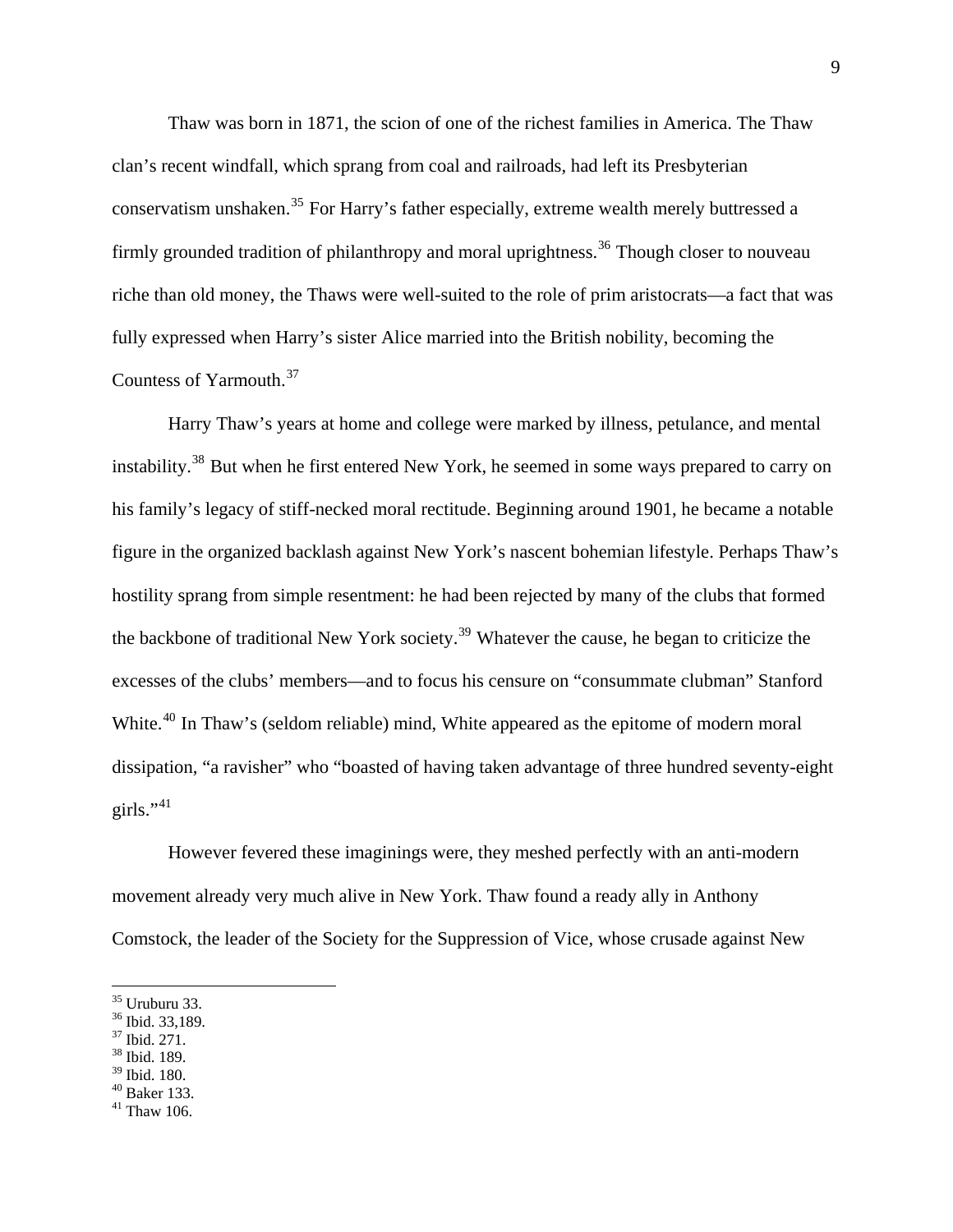York's abortionists, obscene mailings, and general lewdness had raged since the 1870s.<sup>[42](#page-9-0)</sup> The aging activist's most recent campaign had targeted Stanford White's repulsive nude goddess atop Madison Square Garden. Comstock exulted as he forced Stanford White and his partners to cover the statue in a cloak, then fumed as a stiff wind blew the garment away.<sup>[43](#page-9-1)</sup> Now, Thaw provided Comstock the money for an ongoing investigation of White's sexual misdeeds.<sup>[44](#page-9-2)</sup> In 1903, Thaw began courting Evelyn Nesbit; when he asked to marry her, she told him the story of White's depredations.<sup>[45](#page-9-3)</sup> Back in New York, the outraged millionaire took Comstock's anti-vice campaign into his own hands, hiring private detectives to monitor White's movements.<sup>[46](#page-9-4)</sup> June  $25<sup>th</sup>$ , 1906, viewed from a certain angle, was simply Thaw's most audible declaration of his ongoing moralizing mission.

But throughout his traditionalist campaign, Thaw's hypocrisy was even starker than White's. Even as he joined Comstock in excoriating the flamboyant architect's break from traditional values, Thaw luxuriated in the rich man's playground of shiny, modern New York. He became, in his own words, "a Broadway animal,"[47](#page-9-5) inspecting Evelyn Nesbit and other shapely showgirls in productions he would watch upwards of 40 times.<sup>[48](#page-9-6)</sup> The playboy's break with moral convention also took more bizarre forms. On one occasion he rode a horse into the vestibule of the prestigious Union League Club;  $49$  on another, he intentionally crashed his newfangled automobile into a shop window on Fifth Avenue.<sup>[50](#page-9-8)</sup> Such desecration of old city institutions went hand in hand with experimentation with modern vices. By the early 1900s, Thaw had become

- <span id="page-9-3"></span>45 Paul 54.
- <span id="page-9-4"></span><sup>46</sup> Baker 351.
- <span id="page-9-5"></span>47 Thaw 100.
- <span id="page-9-6"></span>48 Uruburu 182.
- <span id="page-9-7"></span>49 Ibid. 180.
- <span id="page-9-8"></span>50 Ibid. 11.

<span id="page-9-1"></span><span id="page-9-0"></span><sup>&</sup>lt;sup>42</sup> Amy Srebnick, *The Mysterious Death of Mary Rogers* (New York: Oxford University Press, 1995); p 98.<br><sup>43</sup> Uruburu 68.

<span id="page-9-2"></span> $44$  Ibid.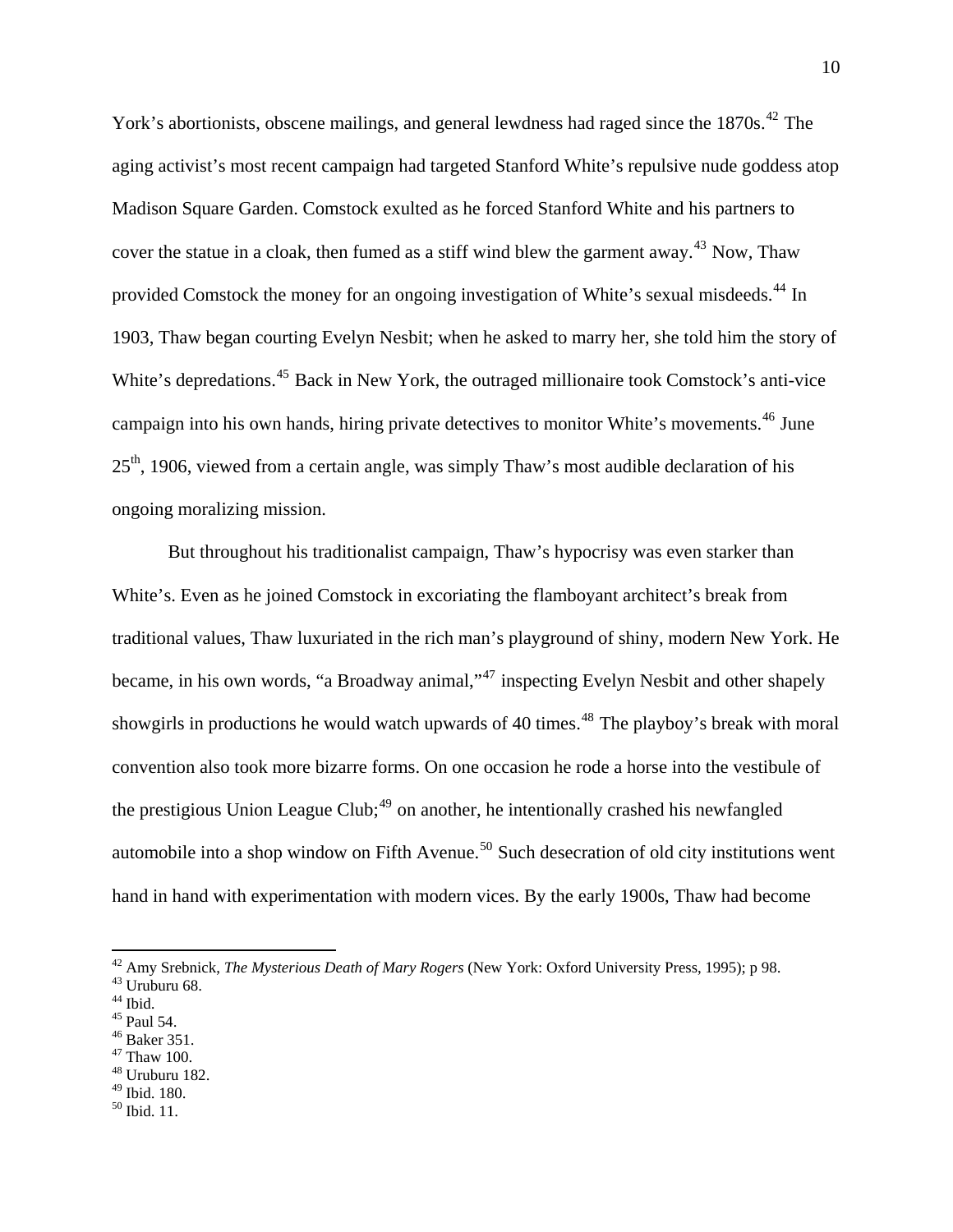addicted to morphine and an injectable version of cocaine,<sup>[51](#page-10-0)</sup> a drug whose name had only entered common usage 15 years before.<sup>[52](#page-10-1)</sup> And after he married Evelyn, he combined drug use with a streak of sexual sadism as far opposed to Victorian standards of morality as could possibly be imagined.<sup>[53](#page-10-2)</sup>

Thus, Thaw straddled both sides of the cultural divide so evident in New York City. Born with one foot in a well-heeled, stiff-necked economic elite, he placed his other into a thoroughly hedonistic modern lifestyle. In a way, Thaw personified the same modern contradictions as White, just twisted in a different way. Where White was flamboyant and unconstrained, Thaw was finger-wagging and prudish; where White's was elegant and refined, Thaw was coarse and brutal.

\* \* \*

 In the midst of these two men drifted a woman who embodied a very different dichotomy. Evelyn Nesbit's life prior to June  $25<sup>th</sup>$ , 1906, reflected the norms of both the autonomous, free-living "New Woman" and the traditional, male-dependent female.

 Nesbit's newness was most immediately striking. Born Florence Evelyn Nesbit around 1885 to a suburban Pittsburgh family soon to be impoverished by the death of its patriarch, Nesbit caught the eye of local artists with her startlingly perfect features.<sup>[54](#page-10-3)</sup> By the age of 14, solely by sitting for portraits and photographs, she had become her family's chief breadwinner.<sup>[55](#page-10-4)</sup> This feat alone defied the old Victorian logic that "a woman's place was in the home"—in step

1

<span id="page-10-0"></span><sup>51</sup> Baker 332.

<span id="page-10-1"></span><sup>&</sup>lt;sup>52</sup> *Oxford English Dictionary.*<br><sup>53</sup> Baker 332.

<span id="page-10-2"></span>

<span id="page-10-4"></span><span id="page-10-3"></span><sup>54</sup> Uruburu 22, 40.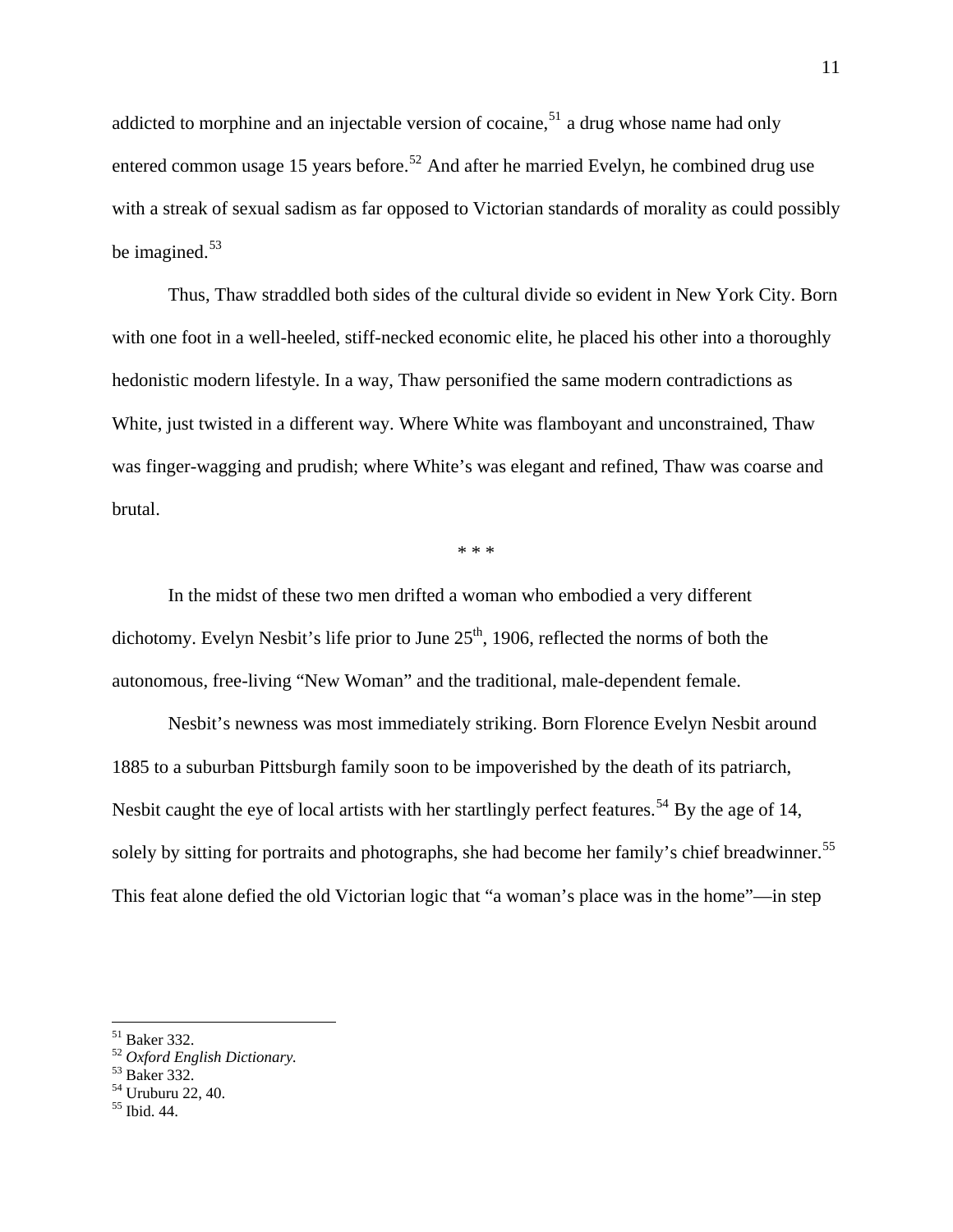with 2.5 million other women of Nesbit's time, who doubled the ranks of the female work force in the run-up to  $1900^{56}$  $1900^{56}$  $1900^{56}$ 

But Nesbit's true leap toward modernity came with her move to New York at the age of 15 and her discovery of a new consumer culture eager to commodify female beauty. The nascent pictorial advertising industry, perhaps New York's most sensational commercial upstart, immediately turned Evelyn into a pitchgirl for products as diverse as Rubifoam dentrifice, Coca-Cola, and Prudential life insurance.<sup>[57](#page-11-1)</sup> And those in the new business of image-spreading were always willing to sell Evelyn on her own. Prodigiously popular picture postcards of the slender, scantily clad teenager testified to her power to possess men's minds and open their pockets.<sup>[58](#page-11-2)</sup> Moreover, they gave Evelyn the public cachet she needed to carve out a life on her own terms.

In the imposing metropolis of New York, "New Womanhood turned upon a desire for experience and an attraction to the city's aesthetic possibilities"<sup>[59](#page-11-3)</sup>—and Nesbit's career arc certainly followed that logic. Dazzled by the lights of New York's vibrant Broadway, she became a singing, dancing "*Floradora* girl" on the stage.<sup>[60](#page-11-4)</sup> Seen in the footlights as well as in ad campaigns, Evelyn's disarming, freely expressed beauty made her seem like something akin to a "sexual anarchist"<sup>[61](#page-11-5)</sup>—a woman at the very vanguard of changes in modern female autonomy.

Yet behind this modern costume lay a far more traditional female lifestyle: one of constant dependence on men. Even at the highest points of her career, Nesbit depended on male sponsors, both for ordinary paternal guidance and for money to support her family. Stanford White was one such sponsor and at first seemed like the very model of a benevolent protector.

 $\overline{a}$ 

<span id="page-11-3"></span>59 Stansell 29.

<span id="page-11-0"></span><sup>56</sup> Abramson 14, 23.

<span id="page-11-1"></span><sup>57</sup> Uruburu 67.

<span id="page-11-2"></span> $58$  Ibid.

<span id="page-11-4"></span> $60$  Uruburu 79.

<span id="page-11-5"></span><sup>61</sup> Ibid. 14.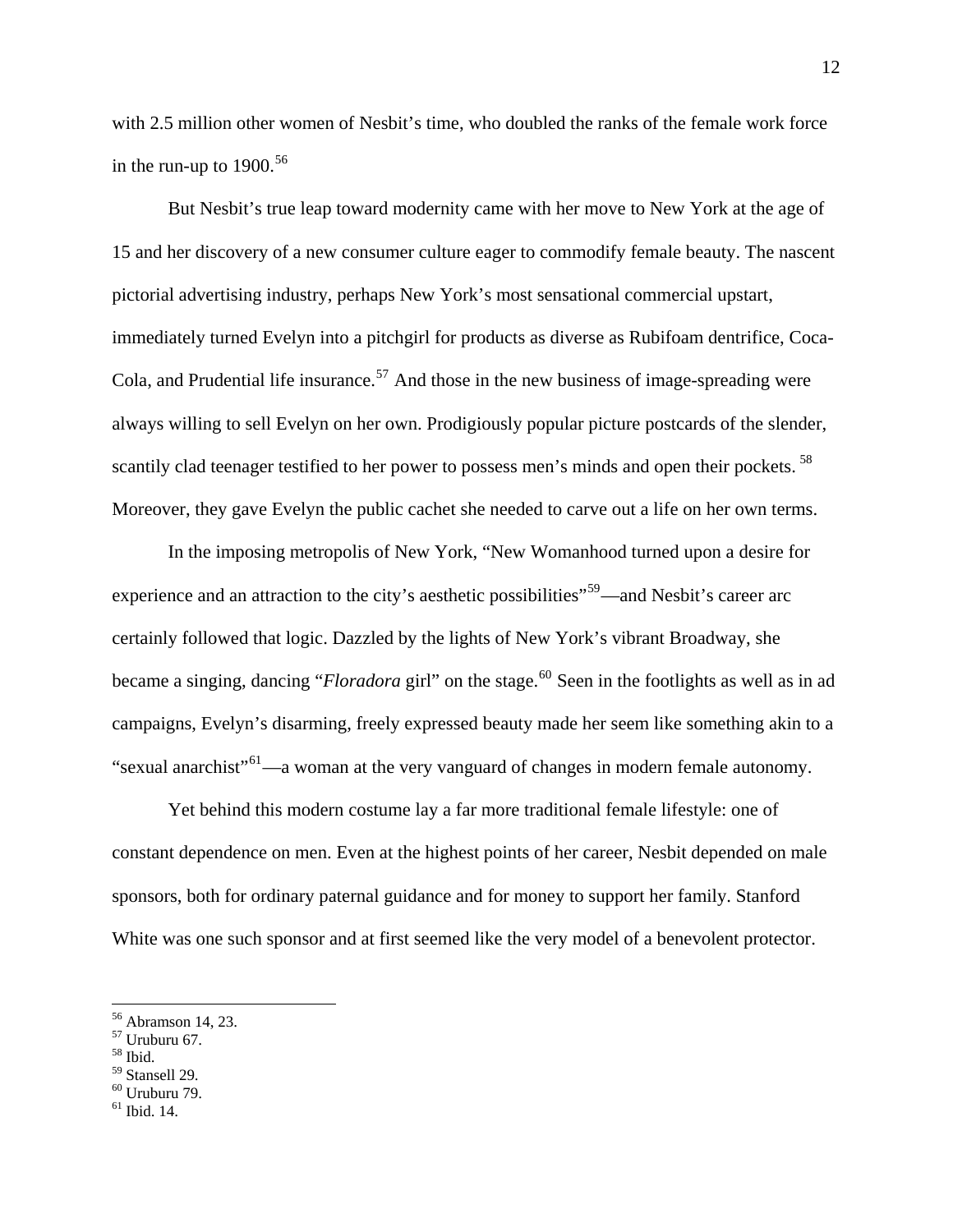The avuncular old man bought the 16-year-old Nesbit furs and gave her a ride on the red velvet swing he kept in his West  $24^{th}$  Street apartment.<sup>[62](#page-12-0)</sup> When Nesbit's mother left the city for a time, she gave her daughter a single instruction: "Obey Mr. White."<sup>[63](#page-12-1)</sup>

But White's economic control would soon transition to physical domination. While her mother was away, White lured Nesbit to his apartment, gave her champagne, and raped her as she lay unconscious on his bed.<sup>[64](#page-12-2)</sup> In a strong indication of her lack of agency, the teenage Nesbit remained enamored of White, and stayed in his hands until she was relentlessly courted by Harry Thaw. Thaw plied Nesbit with gifts, took her to Europe, married her, and revealed a similar streak of vampiric affection: he flogged her mercilessly in the rented room of a gothic castle.<sup>[65](#page-12-3)</sup>

Caught between two men of considerable power and demonstrated brutality, Nesbit undoubtedly played them against each other. Before leaving for France, she accepted \$500 from White to avoid being beholden to Thaw.<sup>[66](#page-12-4)</sup> Once there, she told Thaw her story in part to protect herself from White. Back in New York, she told White and his attorney of Thaw's violent actions, yet she continued to call White a "blackguard" in Thaw's dangerous presence.<sup>[67](#page-12-5)</sup> Through certain calculated measures then, Nesbit was able to claw for some measure of personal security. But even for this icon of New York's commercialized sensuality, full independence was never an option.

 Thus, as one photographer put it early in the young model's career, Evelyn Nesbit represented "innocence and experience combined."[68](#page-12-6) Some parts of her life were marked by innocuous dependency; others by modern self-sufficiency, celebrity, and manipulative power.

 $\overline{a}$ 

<span id="page-12-3"></span><sup>65</sup> Baker 332.

- <span id="page-12-5"></span>67 Baker 334, 372.
- <span id="page-12-6"></span>68 Uruburu 60.

<span id="page-12-0"></span> $62$  Uruburu 107.

<span id="page-12-1"></span><sup>63</sup> Ibid. 102.

<span id="page-12-2"></span> $64$  Uruburu 137.

<span id="page-12-4"></span><sup>66</sup> Uruburu 230.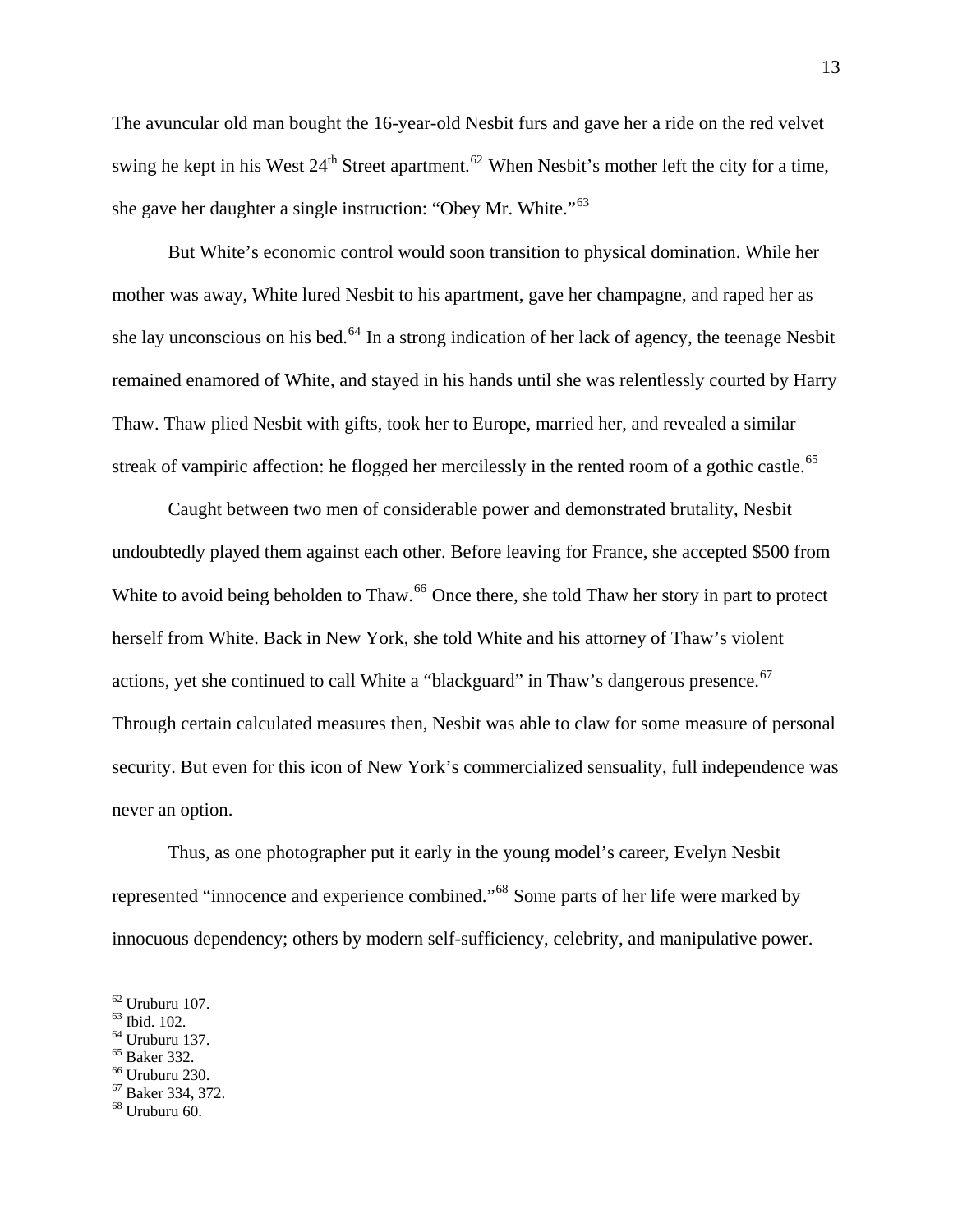With her fellow protagonists White and Thaw, Nesbit formed a morally nuanced troika that defied clear labels of "old," "new," "good," or "bad." The three main actors in the Garden tragedy were not cardboard characters—they were real people.

The transition from person to character required the new storyteller of the New York press. To be sure, all three of these figures did reside before the public eye. White's buildings stood as monuments to his creativity, Nesbit's postcards as testaments to her allure. Thaw's odd antics and courtship of Nesbit got both of them much puzzled press coverage. But the flurry of reports did not quite coalesce—the isolated scenes about White, Thaw, and Nesbit never formed a plot. That would have to wait for a hot night in June.

\* \* \*

## **ACT TWO: Alarum**

On June  $26<sup>th</sup>$ , 1906, as they did every day, two million five hundred thousand newspapers poured into the streets of New York City.<sup>[69](#page-13-0)</sup> Like so many playbills, they all blared the same thing. "THAW KILLS STANFORD WHITE," screamed the *New York Times*; "THAW MURDERS STANFORD WHITE," retorted the *New York Tribune*. In its front-page story, the *Tribune* rather crassly summed up this most theatrical of murders: "probably one of the most dramatic finales to end a program in this city. $170$  $170$ 

But the real "program" was just beginning. The drama of the Thaw trial, as staged by the press, would unfold for years. Its first major scene would play out over more than 16 months, in a sensational "trial of the century"—followed by the second, almost perfunctory trial that actually decided Thaw's fate.

<span id="page-13-0"></span> $69$  Williams 457.

<span id="page-13-1"></span><sup>70</sup> *New York Tribune*, 26 June 1906.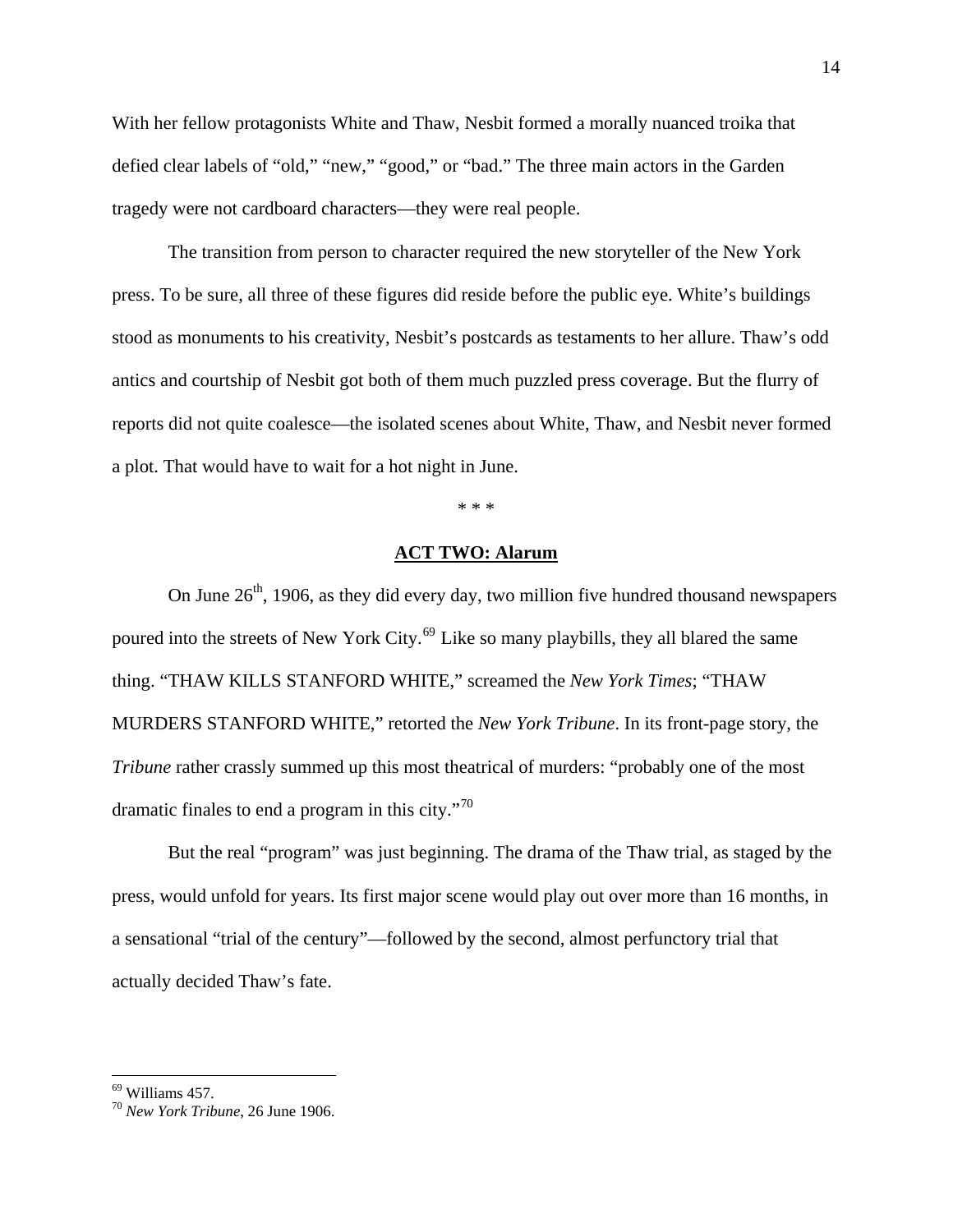It is easy to see what made the Thaw case such a compelling drama to readers of the day. The three chief actors in the grand drama led interesting lives that pointed to the highs and lows of modernization in New York. But the significance of the Thaw drama lay not only in the distinctiveness of its actors, but in the magnitude and artfulness of its staging. The development of the mass media in New York City ensured that the Thaw case would be amplified and projected to an audience of millions. It was a drama about old and new, told in very new ways. More than any development that preceded it, the Thaw case was a story the modern New York press would tell and the modern world would heed.

\* \* \*

The Thaw case galvanized a New York journalistic establishment that, like the city it occupied, was in the midst of a modernist transformation. For the past decade, a swelling population and developing journalistic establishment had contributed to a massive increase in urban readership. In 1837, at a high point of the city's first "penny press" revolution, the total circulation of New York papers had been  $50,000$ .<sup>[71](#page-14-0)</sup> In 1906, it stood at 2,500,000—a five thousand percent increase.[72](#page-14-1) The Thaw case alone, by certain estimates, gained the New York papers 250,000 readers, quintuple the city's entire reading public in the mid-1800s.<sup>[73](#page-14-2)</sup> Clearly, then, even as it built upon a publishing tradition of preceding years, the mass-produced and mass-consumed 20<sup>th</sup> Century newspaper was something entirely new.

That newness was reflected in each of the major papers that vied for New York's reading public. The venerable *New York Herald*, founded by James G. Bennett and passed along to James G. Bennett Jr., boasted the biggest circulation in the United States, with 511,900 readers.<sup>[74](#page-14-3)</sup>

<span id="page-14-0"></span> $71$  Srebnick 66.

<span id="page-14-1"></span> $72$  Williams 456.

<span id="page-14-2"></span> $73$  Ibid.

<span id="page-14-3"></span><sup>74</sup> *New York Herald*, 1 April 1907.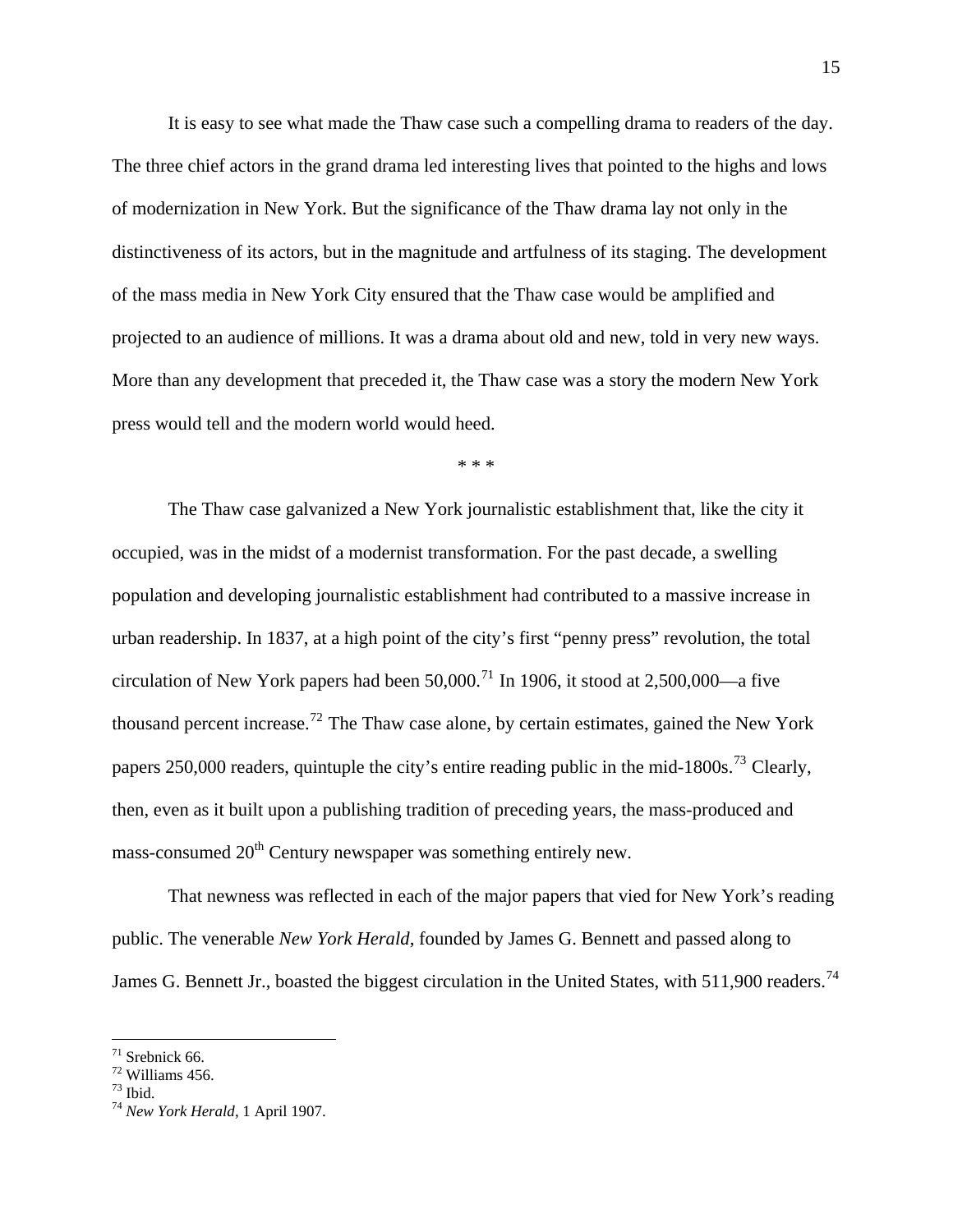Along with the *Times*, the *Tribune*, and the *Post*, it took an increasingly professional and business-like approach to news reporting, and drew much of its revenue from commercial advertisements.

But such stolid publications were inevitably influenced by the most irrepressible phenomenon in turn-of-the-century printing: "Yellow Journalism." This hard-charging, crowdpleasing brew of sensationalism and factual content introduced practices that were soon widely imitated—including comic strips, banner headlines, and pictures next to news articles.<sup>[75](#page-15-0)</sup> New York was the epicenter of this revolution. Together with the pathbreaking *New York Sun*, the two greatest standard-bearers of Yellow Journalism—Joseph Pulitzer's *New York World* and William Randolph Hearst's *New York Journal*—competed throughout the turn-of-the-century period for a primarily working-class reading public.<sup>[76](#page-15-1)</sup> In 1906, Hearst's campaign for Governor of New York (famously fictionalized in *Citizen Kane*) marked a high-water mark for this populist style's influence.

But the newness of this mass media had its limits. In most cases, the quality- and circulation-boosting schemes of the New York papers were tailored to a local demographic—the papers *of* New York City were *for* New York City. Even when they took an active role in world affairs—Hearst famously (and dubiously) claimed credit for sparking the Spanish-American War—they were simply repackaging major global events for a local urban readership. The press's localism kept it shy of true modernism.

 The first Thaw trial would change that. Writing for *Pearson's Magazine* after most of the tumult had subsided, Samuel Williams marveled, "the newspaper writers and artists in the court represented a public a million times greater than could have crowded within sight and hearing.

1

<span id="page-15-0"></span> $75$  Abramson 20-21.

<span id="page-15-1"></span><sup>76</sup> Kathy Peiss, *Cheap Amusements* (Philadelphia: Temple University Press, 1986); pp 22-23.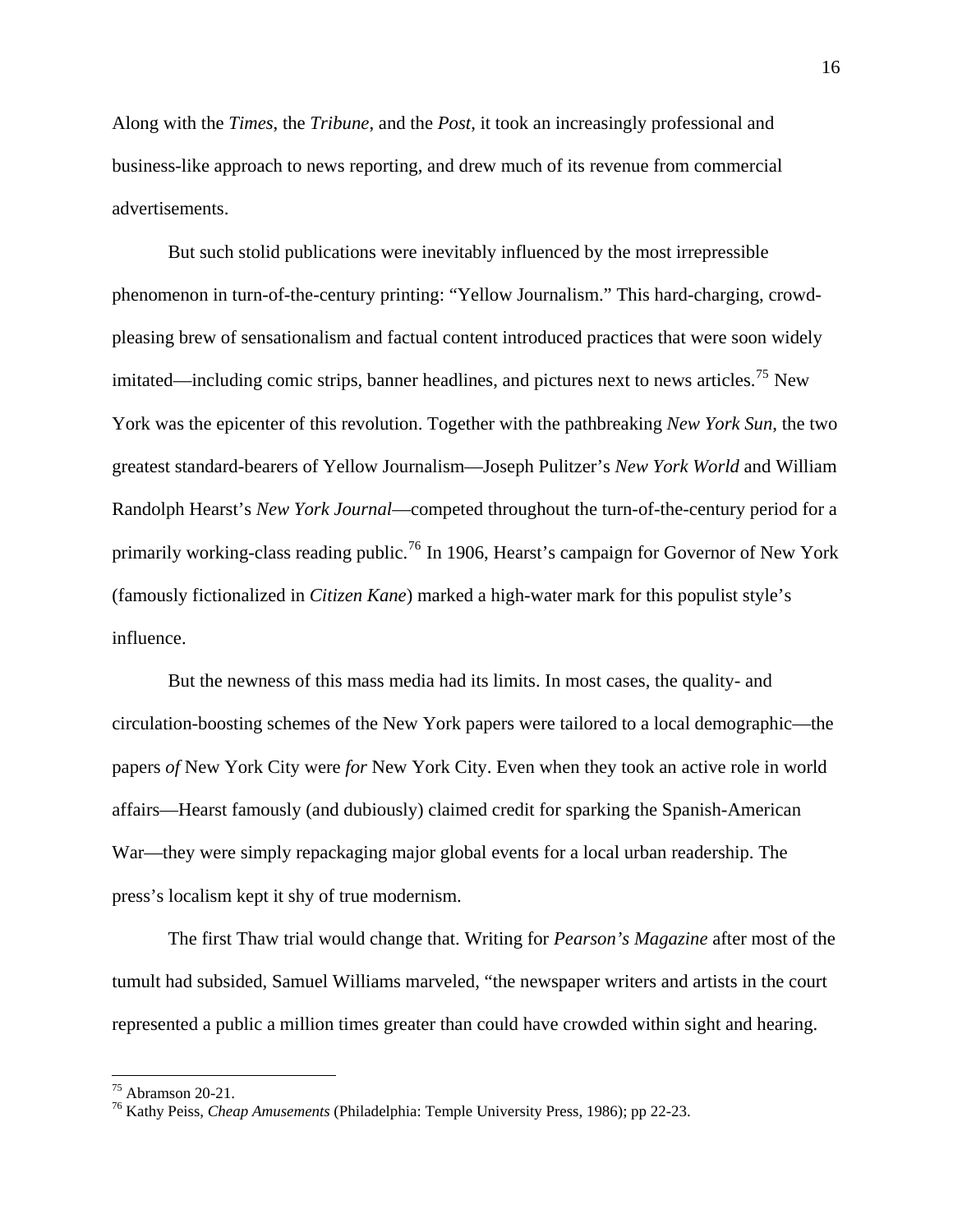The reporters became the eyes and the ears of the world."<sup>[77](#page-16-0)</sup> Suddenly, New York journalists were not just pandering to a local audience—they were riding high on a wave of a new, global print culture that put their city at the center of the map. As Williams reports, "London papers printed more of the Thaw case than of the destruction of San Francisco, and San Francisco papers gave it more attention than the death of Queen Victoria."<sup>[78](#page-16-1)</sup> The trial wasn't just a global story told to New York—it was a global story told *about* New York. Thus, even while they retained their core urban readership, the New York papers stood poised to deliver the world's authoritative account of the century's most sensational story. As one historian notes, such a rise in journalistic preeminence was a major cause of New York's transition from one of America's "provincial capitals" to the "arbiter of contemporary culture" for the entire United States.<sup>[79](#page-16-2)</sup> The spotlight that shone upon the Thaw case also glinted off mirrors brandished by the New York press—and illuminated America's growing cultural capital all the more brightly.

\* \* \*

During the chaotic days following the murder, it sometimes seemed that the New York press was simply blinded by the light. A cacophony of facts and rumors flowed from every news outlet. For the first time, telegraph equipment was set up in a courtroom, sending an unremitting stream of hastily compiled stories across the country and overseas.<sup>[80](#page-16-3)</sup> For the first time in American history, the jury was "sequestered" for the duration of the trial—shielded from the unprecedented torrent of newspaper coverage. $81$  The reading public's appetite for scandal was

1

<span id="page-16-0"></span><sup>77</sup> Williams 456.

<span id="page-16-1"></span><sup>78</sup> Ibid. 457.

<span id="page-16-2"></span> $79$  Stansell 4.

<span id="page-16-4"></span><span id="page-16-3"></span><sup>80</sup> Lloyd Chiasson, *The Press on Trial* (Greenwood Publishing Group, 1997); p 70. 81 Ibid.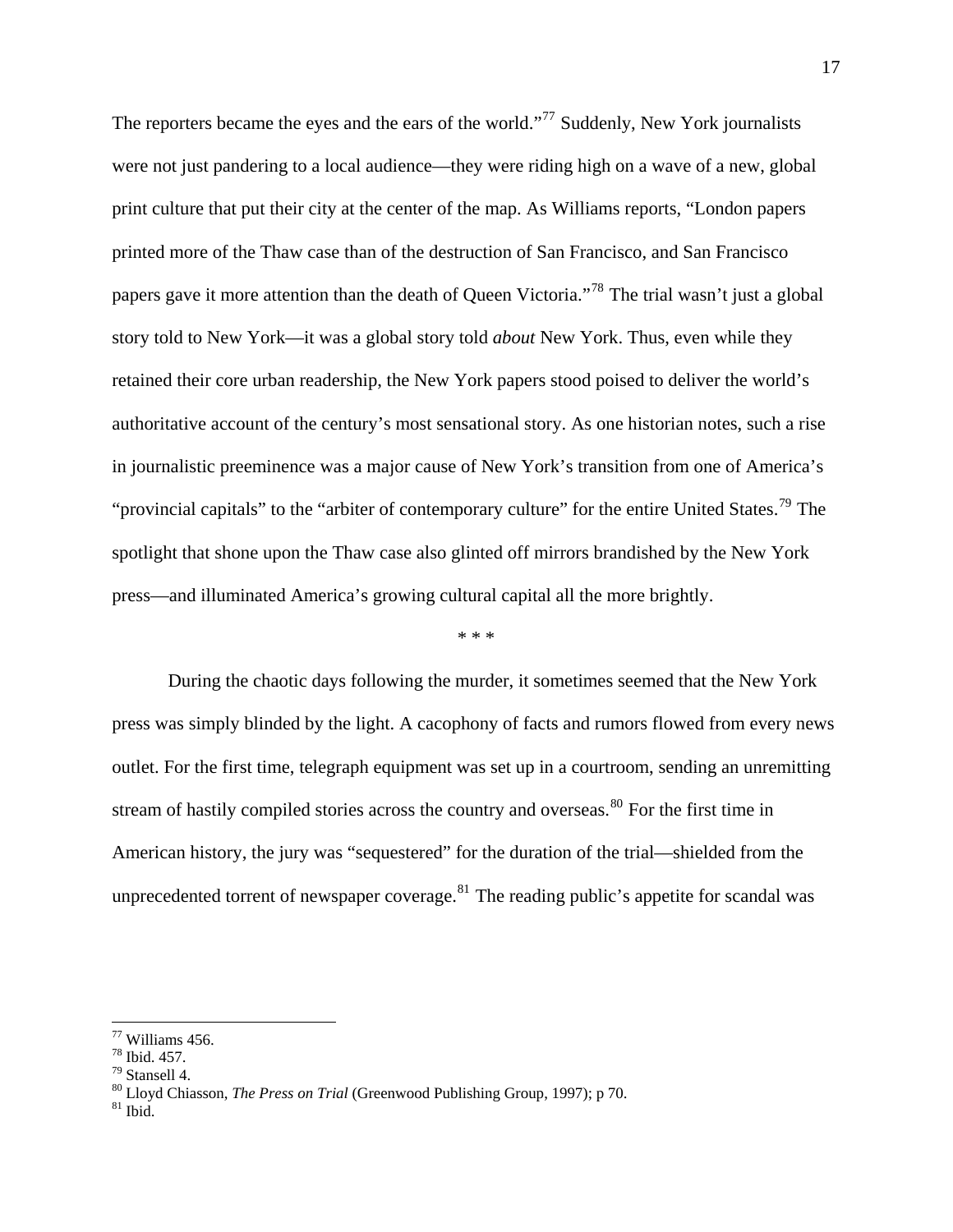prodigious, and the papers sometimes took novel, often absurd measures to satiate it—"Harry Thaw Has a Cold" blurted one desperate headline in the *Tribune*. [82](#page-17-0)

But as the Thaw case progressed, the New York papers became less like haphazard purveyors of information and more like self-conscious storytellers. Their stream of articles coalesced around three major storylines—each connected to the flaws of one of the protagonists. Far from presenting White, Nesbit and Thaw as people and leaving their life stories uninflected, the newspapers turned them into characters, and grafted them onto shifting narratives of villainy. They drafted these narratives through means both explicit and subtle, employing new techniques of journalistic scripting and stagecraft. And ultimately, they used these narratives to take a stand for or against the currents of change flowing through New York.

As the case progressed, so did the press's evaluation of the modernity represented by each character. Thus, the early anti-White and anti-Nesbit narratives were mostly anti-modern attacks against New York's new atmosphere of liberty and license. But the anti-Thaw narrative, around which the press gradually congregated, was as a mostly pro-modern critique of an old, decrepit order. Thus, where the papers that embodied modern New York often sought to align themselves with forces of tradition, they ultimately came down on the side of newness and change.

\* \* \*

In the immediate aftermath of June  $25<sup>th</sup>$ , it was the dead man who fared worst in the pages of the New York press. The attack on Stanford White's reputation was swift and sustained. It was also of a prying, explicit character unthinkable in earlier times. As recently as 1893, news columnist Ward McAllister had endured the outrage of the "Four Hundred"—and ultimately a fall from social grace at their hands—merely for publishing pieces about elegant social

<u>.</u>

<span id="page-17-0"></span><sup>82</sup> *New York Tribune*, 23 December 1906.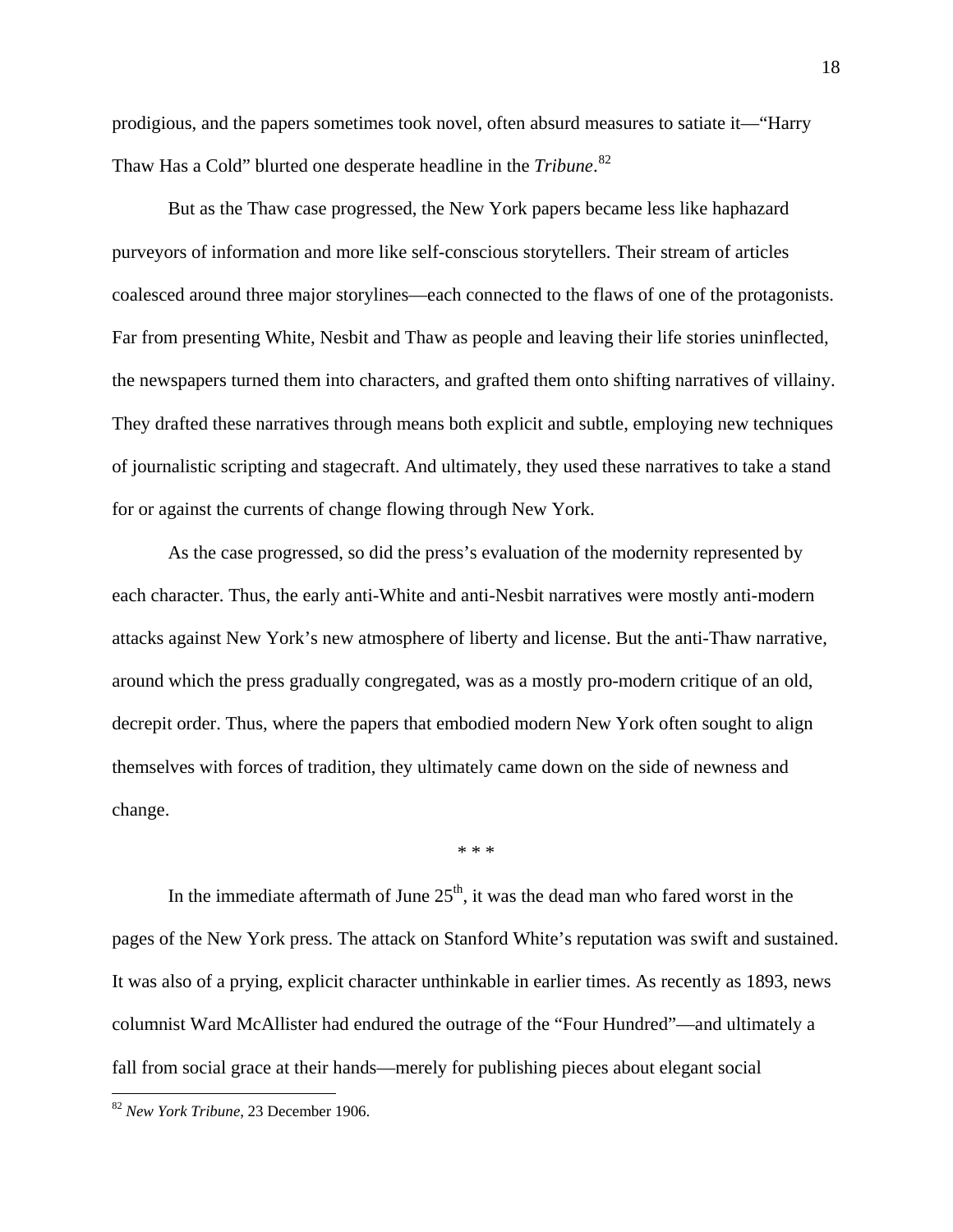escapades.<sup>[83](#page-18-0)</sup> Now such old-style idle gossip paled in comparison to the papers' unstinting revelations about White's philandering. In a telegram to the Herald Building—the one that White himself had designed—Editor-in-Chief James G. Bennett Jr. summed up the game plan of many New York papers: "Give him Hell!"<sup>[84](#page-18-1)</sup> The *Tribune* immediately printed testimony from an anonymous city cab driver, who opined, "I always thought that fellow would be killed sooner or later, but I thought that it would be a father that would do it—not a husband."<sup>[85](#page-18-2)</sup> As time wore on, the prurient speculation became more shockingly specific. By February, Hearst's *Journal* was trumpeting a story it had investigated relentlessly: the lurid tale Susie Johnson, a teenage girl paid \$50 to burst out of a pie at one of White's parties, who then submitted to White's attentions.[86](#page-18-3)

 But the explicit character of the anti-White narrative only reached its apex after Evelyn Nesbit took the stand in early February. Her unsparing tale of White's ravishing—which Thaw's lawyers claimed had driven their client temporarily insane—was reproduced verbatim by nearly every New York paper, "yellow" and black-and-white alike. Never had such frank, carnal language been so prolifically printed; newspapers elsewhere in the country, such as the *Atlanta Constitution*, simply refused to carry the testimony.<sup>[87](#page-18-4)</sup> The shock to the established standards of decency reverberated all the way to Washington, where an affronted President Roosevelt demanded that the trial transcripts be censored.<sup>[88](#page-18-5)</sup> In an editorial opposing this move, the *World* (co-founded, somewhat ironically, by White's father<sup>[89](#page-18-6)</sup>) left little doubt that it viewed the unexpurgated testimony as part of a coherent, purposeful narrative against White's lifestyle.

<span id="page-18-0"></span><sup>83</sup> Homberger 156.

<span id="page-18-1"></span> $^{84}$  Baker 381.<br> $^{85}$  *New York Tribune*, 27 June 1906, p 2.

<span id="page-18-4"></span>

<span id="page-18-3"></span><span id="page-18-2"></span><sup>&</sup>lt;sup>86</sup> *New York Journal*, 18 February 1907.<br><sup>87</sup> *Atlanta Constitution*, 10 February 1907, p 4. 88 *New York Times*, 12 February 1907.

<span id="page-18-6"></span><span id="page-18-5"></span><sup>89</sup> Baker 9.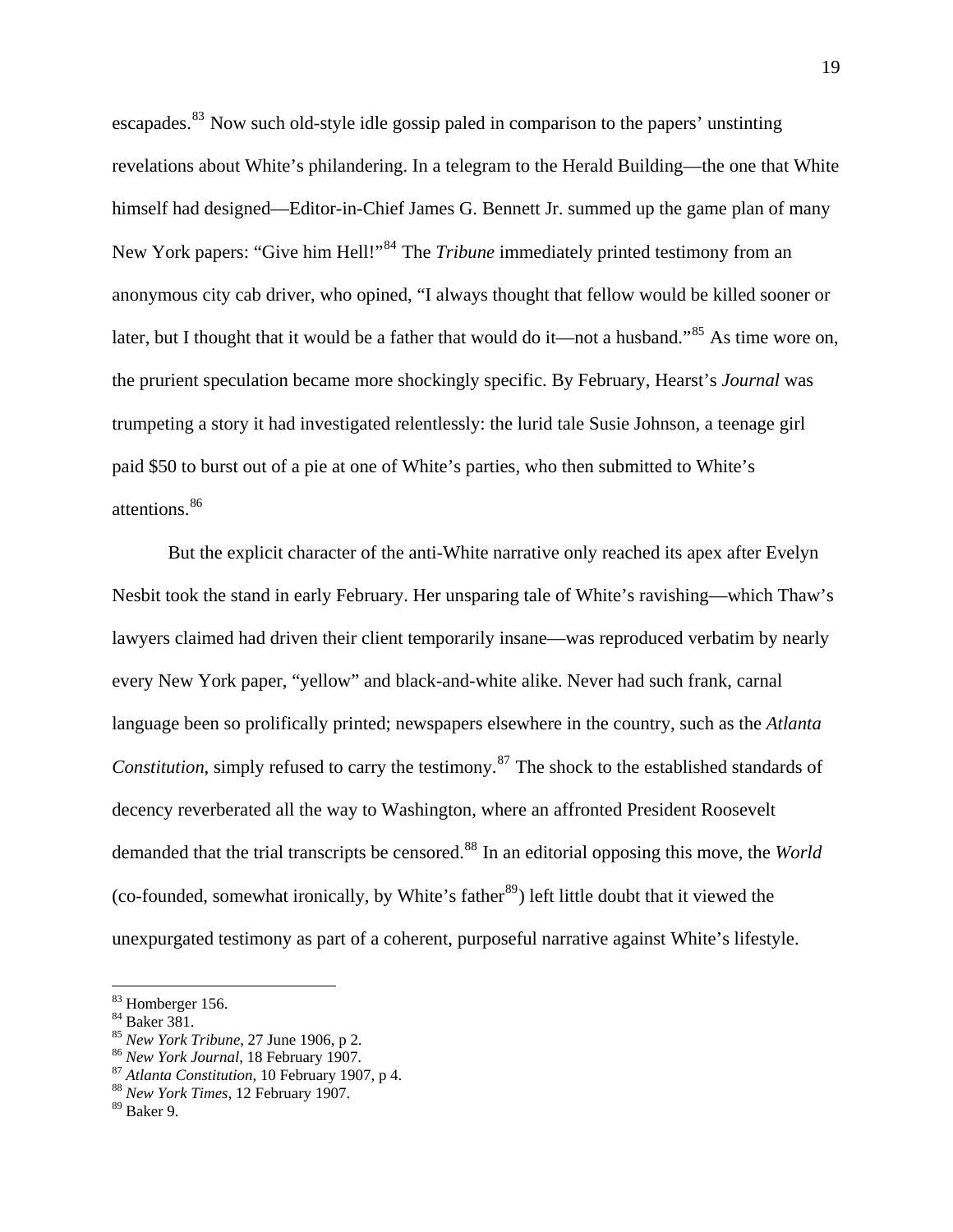"The more frankly, baldly and repulsively these facts are taught," it insisted, "the more repellent to vice will be their effect."[90](#page-19-0)

 Undoubtedly, the explicit coverage of White's moral failings titillated readers and boosted sales. But as the *World* editorial hinted, it also stood as something more profound: an attack by the New York press on White's sybaritic brand of modernity. By laying bare the failings of the man, the papers laid bare the moral missteps of their modern city. As a widely reprinted editorial in the *New York Post* put it, the heady new spirit of the age "tended to debase the artist to its own standards." White's "frittering away of genius," it concluded, was "an exhortation to all true artists to master that most difficult art of being in the world, but not of it."<sup>[91](#page-19-1)</sup> Stanford White was a creature "of" his modern, metropolitan world—and by lining up against him, New York papers held up a mirror to that world's sinister side. Paradoxically, then, the press's very modern anti-White narrative arose in defense of old-style tradition.

 But the anti-White narrative did not stand alone. It mingled with and gradually yielded to another tale of villainy—this one featuring Evelyn Nesbit. Where the anti-White narrative was grounded in a new journalistic explicitness, the anti-Nesbit narrative was grounded in a new journalistic subtlety. Beyond obvious screeds against modern misconduct, the press turned to more insidious measures, inflecting seemingly evenhanded news coverage in order to raise questions about Nesbit's worth. While the methods were subtler, the effect was equivalent: an attack by the New York press on another caricatured representative of modernity.

Turn-of-the-century New York papers were global pioneers in the effort to communicate information through means other than text. And just after the murder, the papers laid the groundwork for the anti-Nesbit narrative with the most arresting of their new visual forms: the

<sup>90</sup> *New York World*, 11 September 1907.

<span id="page-19-1"></span><span id="page-19-0"></span><sup>&</sup>lt;sup>91</sup> Baker 382.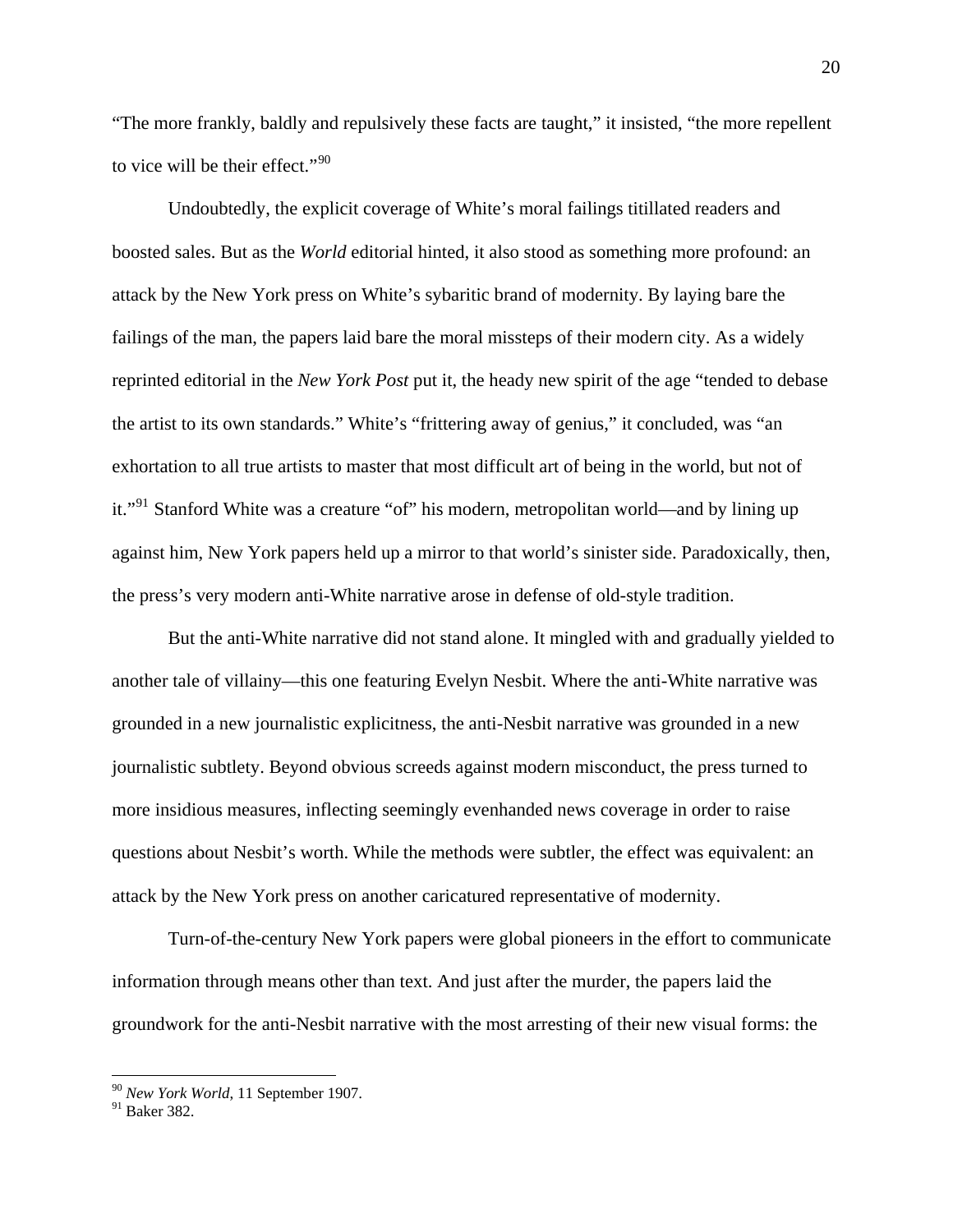printed photograph.<sup>[92](#page-20-0)</sup> Nearly every paper published its first accounts of the murder with an inky triptych of the three key figures. And almost always, the place in the eye-catching center was not granted to the killer or his victim, but to Evelyn Nesbit.<sup>[93](#page-20-1)</sup> The *Tribune* even went so far as to make Nesbit's picture twice as large as the men around her.<sup>[94](#page-20-2)</sup> This image of an alluring woman between two men conveyed an obvious, well-worn plotline: that of a "love triangle" with the seductive female the true source of conflict. Throughout the case, more and more pictures of Nesbit were printed, far eclipsing those of Thaw and White.<sup>[95](#page-20-3)</sup> Even as the headlines screamed "THAW MURDERS STANFORD WHITE," readers from the very beginning could not help but see Nesbit as the major player in the tragedy. Subtly, even subliminally, this careful journalistic staging brought home more than any mere headline the perception of Nesbit as a behind-the-scenes female manipulator—the "cause of it all."<sup>[96](#page-20-4)</sup>

 Nesbit's February testimony provided further openings for subtle aspersions on her "New Womanhood." Even as the young woman's tale of victimization sparked journalists' outrage at White's actions, it produced an undercurrent of indignation at her own immodest frankness. One *New York Times* article, "Roosevelt Plans Thaw Censorship," demonstrated this point so slyly that it merits specific analysis.[97](#page-20-5) On its face a news article with the *Times*' usual modern, polished impartiality, the piece subtly thrusts Nesbit into an unflattering light. Invariably, it refers to the lewd trial transcripts as "the testimony of Evelyn Nesbit Thaw." Nowhere does the article mention the *contents* of that testimony (namely, White's licentious actions), nor even the name Stanford White—the lewdness seems to flow from young Evelyn's mouth alone. The

<span id="page-20-0"></span><sup>92</sup> Homberger 19.

<span id="page-20-1"></span><sup>93</sup> *New York Times*, 26 June 1906; *New York Tribune*, 26 June 1906; *New York Herald*, 26 June 1906.

<span id="page-20-2"></span><sup>94</sup> *New York Tribune*, 26 June 1906.

<span id="page-20-3"></span><sup>&</sup>lt;sup>95</sup> Williams 462.

<span id="page-20-4"></span><sup>96</sup> Uruburu 5.

<span id="page-20-5"></span><sup>97</sup> *New York Times*, 12 February 1907.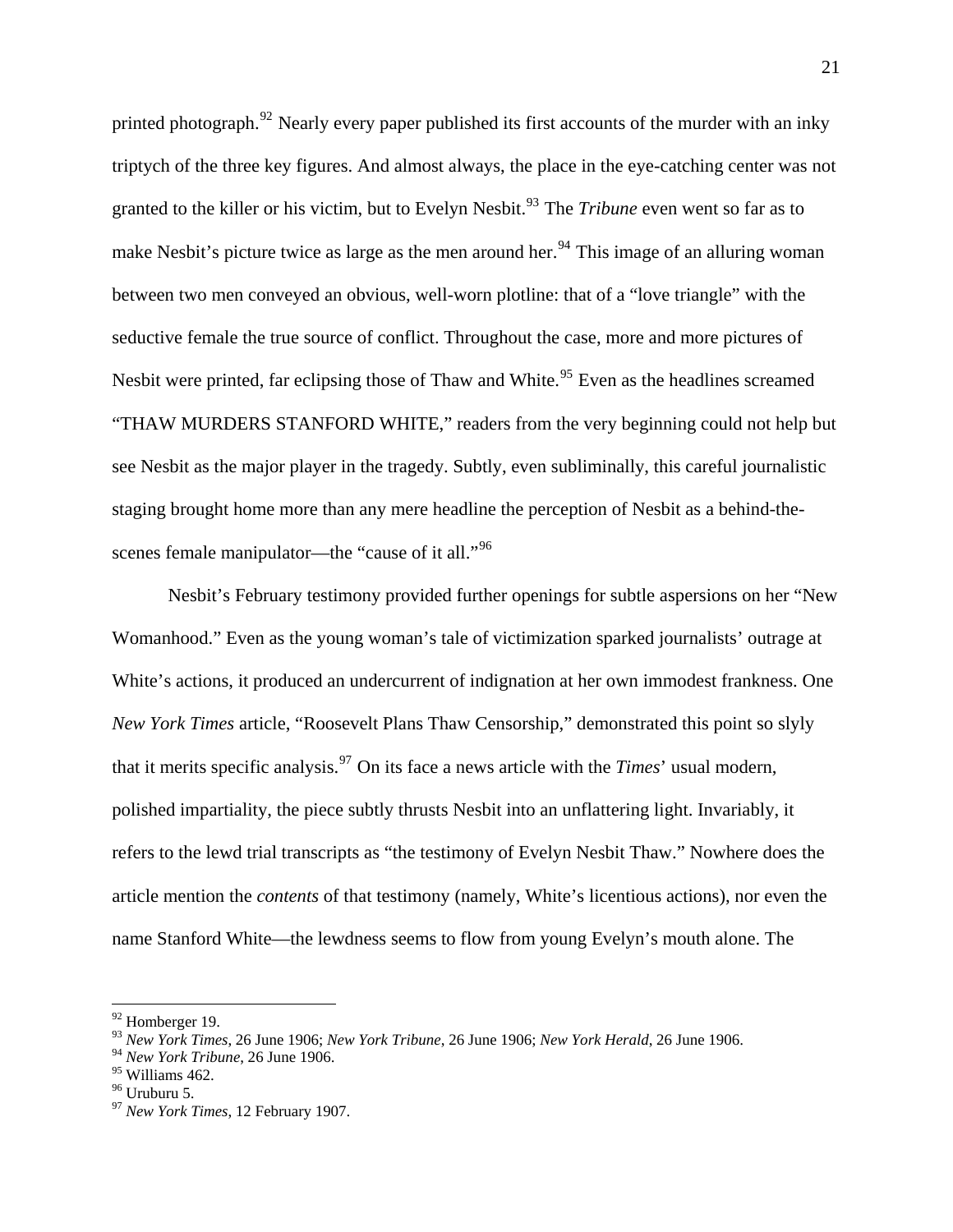quotation with which the *Times* closes the article deviously drives home this perception. Speaking in support of Roosevelt's censorship, and referring to the recent banning of the obscene play "Salome" from the Metropolitan Opera House, a lawyer is quoted as saying, "A thousand 'Salomes' could do less harm than one story of the testimony of Evelyn Nesbit Thaw." The sleight-of-tongue is unmistakable; flimsy quotation marks around the name of the opera cannot erase the image of Evelyn Nesbit as the equivalent of a thousand Salomes. When the article was published, the Biblical allusion could not have been lost on *Times* readers: just as Salome demanded the head of John the Baptist in exchange for her lewd dance, so (perhaps) Evelyn Nesbit demanded the head of Stanford White in exchange for her feminine wiles. In articles like this one, newspapers employed sophisticated subtext to tarnish Nesbit's image without direct attacks on her character.

 The final chunk of the anti-Nesbit narrative came in more open form, as journalists of every stripe began to question the veracity of her testimony against White. But such skepticism would be broadcast most damagingly by a single group of newswriters: the entirely new cadre of female "human interest" journalists.<sup>[98](#page-21-0)</sup> Known as the "Sob Sisters" for their maudlin writing style, these pioneering professional women began to attack Nesbit openly in late March of 1907, when another twist in the trial revealed that Nesbit had drafted an affidavit certifying Thaw's sexual abuse and downplaying White's.<sup>[99](#page-21-1)</sup> Dorothy Dix, a Sob Sister writing for the *Journal*, wrote sorrowfully that the revelations showed "Evelyn Nesbit lying to Thaw in Paris or lying to White in New York while she lived luxuriously on the money of both."<sup>[100](#page-21-2)</sup> By themselves, words like these were harsh enough. But arguably, the implications of their authorship were even more damning. In 1907, women were still not allowed to serve as jurors in New York State, and their

1

<span id="page-21-0"></span><sup>98</sup> Abramson 33.

<span id="page-21-1"></span><sup>&</sup>lt;sup>99</sup> Abramson 94.

<span id="page-21-2"></span><sup>100</sup> Ibid. 95.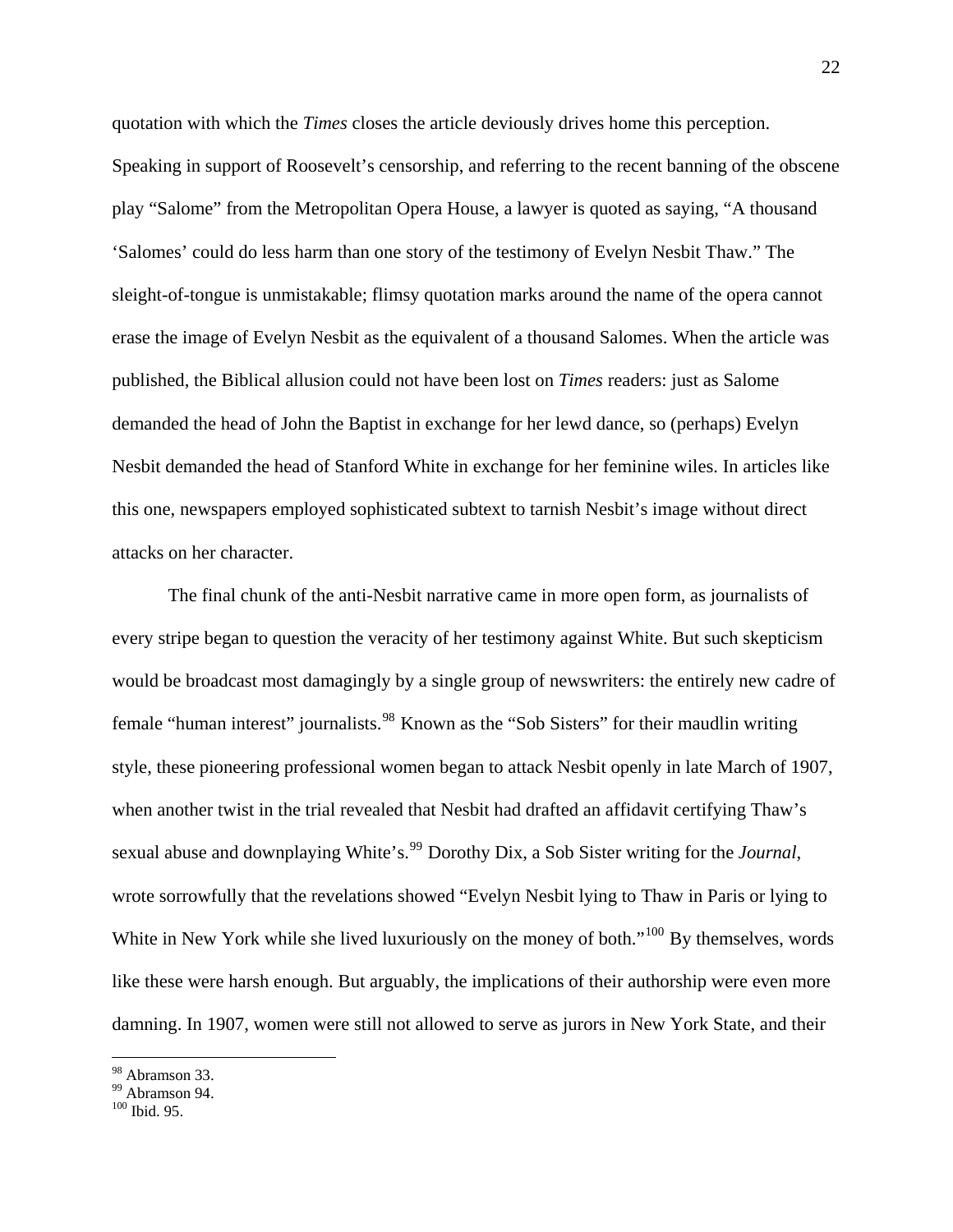presence in newspaper offices was still very much an innovation.<sup>[101](#page-22-0)</sup> Entering the courtroom, the Sob Sisters were surely as conscious of a continuing male-dominated social order as Nesbit was. Their decision to deny any sort of sisterly solidarity with the sexually abused woman at the witness stand carried a devastating suggestion: even in the eyes of modernized women, Nesbit's manipulations placed her outside of acceptable gender boundaries.

 Together, all of the New York press's subtle indications added up to skeptical appraisal of her new feminine autonomy. Far from being a powerless pawn struggling for independence, Nesbit appeared as a manipulative "New Woman" who sought to turn hapless men to her will. Here again, the New York papers issued a harsh judgment of their city's modern transformation: the new female agency, they suggested, had gone too far. That judgment would persist to the end of the trial and receive reinforcement from the District Attorney William Jerome; his closing argument included the direct claim that Nesbit had "egged on" Thaw to kill White.<sup>[102](#page-22-1)</sup>

\* \* \*

 By the time of that closing argument, though, even the anti-Nesbit narrative had been edged to the side by the New York press's final plot device: the anti-Thaw narrative. The accused murderer himself, implicitly portrayed as the hero in the anti-White narrative and the dupe in the anti-Nesbit one, finally came be shown as the villain in his own right. But this final press perspective, around which New York papers found something surprisingly close to consensus, differed from the prior narratives in one striking way: it embraced modernity more than it spurned it.

 Of course, much of what the press came to loathe about Thaw revolved around his modern forms of dissipation. A *New York Times* editorial at the close of the trial, the strongest of

1

<span id="page-22-0"></span><sup>&</sup>lt;sup>101</sup> Jean Marie Lutes, "Sob Sisterhood Revisited," *American Literary History* 15, no. 3 (2003): 504-531. p 515. <sup>102</sup> *New York Herald*, 11 April 1907.

<span id="page-22-1"></span>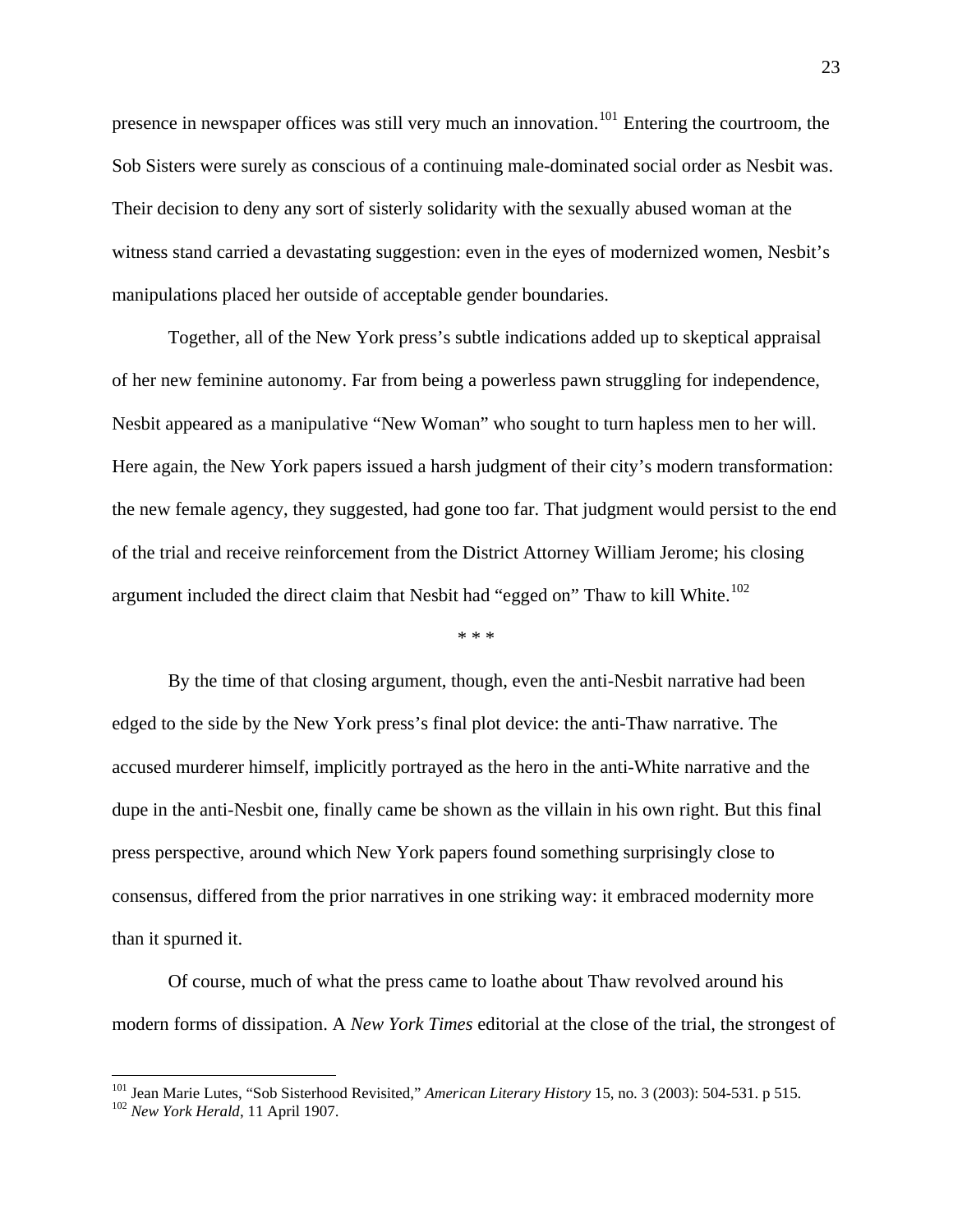many indignant voices, called him "degenerate, coarse, dissolute, criminal," and dubbed his crime a "cowardly Tenderloin murder"—affiliating Thaw with an especially hedonistic quarter of the city.<sup>[103](#page-23-0)</sup>

 But often the press preferred to impugn the more "traditional" parts of Thaw's character—such as the wealth of his upright industrialist family. Incidental details like the \$127.36 found in Thaw's pockets on the night of the murder<sup>[104](#page-23-1)</sup> (\$3,000 in today's money) blossomed into open attacks like the *Herald*'s "Thaw's Millions Ready For Proof of Open Insult," which suggested that the young millionaire's family could bribe witnesses into denigrating White.<sup>[105](#page-23-2)</sup> In an age in which J.P. Morgan and other financiers thought "The Committee of Prominent and Wealthy Citizens" a perfectly acceptable name for a charitable organization, such rich-baiting was still a distinctly new phenomenon.<sup>[106](#page-23-3)</sup> It was a vernacular more associated with modern Populism and Progressivism than New York's conservative capitalist establishment. $107$ 

Thaw's lawyers consistently sought to envelop him in time-honored traditions other than extreme wealth—but these, too, would come to earn the scorn of the press. First, the Thaw lawyers embraced the old statutes of the New York legal system, which ensured that Nesbit's testimony about White's predations would be admissible as evidence of her husband's mental disquiet, even if it could not be conclusively verified.<sup>[108](#page-23-5)</sup> Next, Thaw's legal team sought refuge in the most backward-looking argument imaginable: the "unwritten law" that a man may avenge the honor of his defiled wife. In his grandiloquent closing statement, lead Thaw attorney Delphin

<span id="page-23-0"></span> $103$  New York Times, 13 April 1907.

<span id="page-23-3"></span>

<span id="page-23-2"></span><span id="page-23-1"></span><sup>&</sup>lt;sup>104</sup> New York Times, 26 June 1906.<br><sup>105</sup> New York Herald, 1 July 1906.<br><sup>106</sup> Beverly Gage, *The Day Wall Street Exploded* (New York: Oxford University Press, 2009); p 63.<br><sup>107</sup> Abramson 12.<br><sup>107</sup> Uruburu 342.

<span id="page-23-4"></span>

<span id="page-23-5"></span>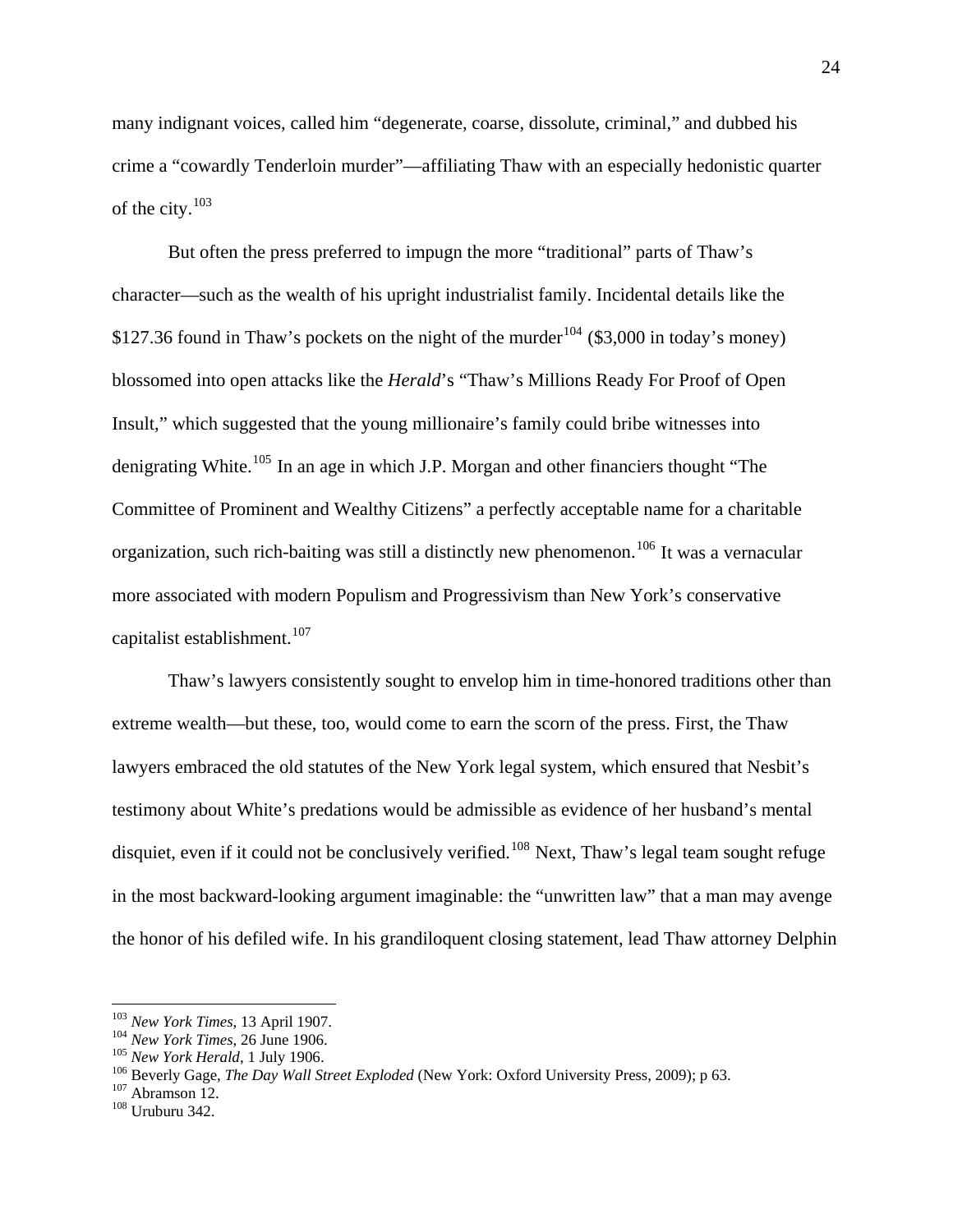Delmas put forth the baldest possible appeal to this pre-modern chivalry. He suggested that Thaw's true mental condition was "Dementia Americana … that species of insanity that persuades an American that whoever violates the sanctity of his home … has forfeited the protection of the laws of this state," and asked the jury to acquit "in the name of that religion which has antedated that human law."<sup>[109](#page-24-0)</sup> The jury complied at least partially with Delmas: while seven members voted in favor of the murder conviction, five held out against it.

This result, which necessitated a second trial, sent New York newspapers into a paroxysm of disgust. This time, direct editorials were the journalistic weapon of choice—and all their thrusts had a decidedly anti-traditional bent. The *Post* couched its disappointment in the language of political reform, calling for a revamping of the creaking New York court system.<sup>[110](#page-24-1)</sup> The *Tribune* ridiculed the fuzzy nostalgia of "Dementia Americana" and hailed District Attorney Jerome for doing the same.<sup>[111](#page-24-2)</sup> The *Times* quickly pointed to a "Consensus of New York Papers": the semi-acquittal of Thaw was a travesty, the "unwritten law" a sham.<sup>[112](#page-24-3)</sup> Thus, in the New York press's final analysis, Thaw appeared as something more than a lunatic: he was a symbol of an outdated status quo. Thaw's expensive lawyers, influential family, and recourse to a romanticized, anti-modern past were the deepest flaws of his character. Where the papers' other plotlines had attacked modernity, then, the anti-Thaw narrative implicitly extolled it.

Interestingly, as they put the finishing touches on their anti-Thaw narrative, some papers seemed to hint at an anti-jury one. The *Times* castigated the five jurymen who kept Thaw from the electric chair, implying that they had been blindly duped by Delmas's calculated

<span id="page-24-1"></span><span id="page-24-0"></span><sup>&</sup>lt;sup>109</sup> *New York Herald*, 10 April 1907.<br><sup>110</sup> *New York Times*, 14 April 1907.<br><sup>111</sup> Ibid. <sup>112</sup> Ibid

<span id="page-24-3"></span><span id="page-24-2"></span>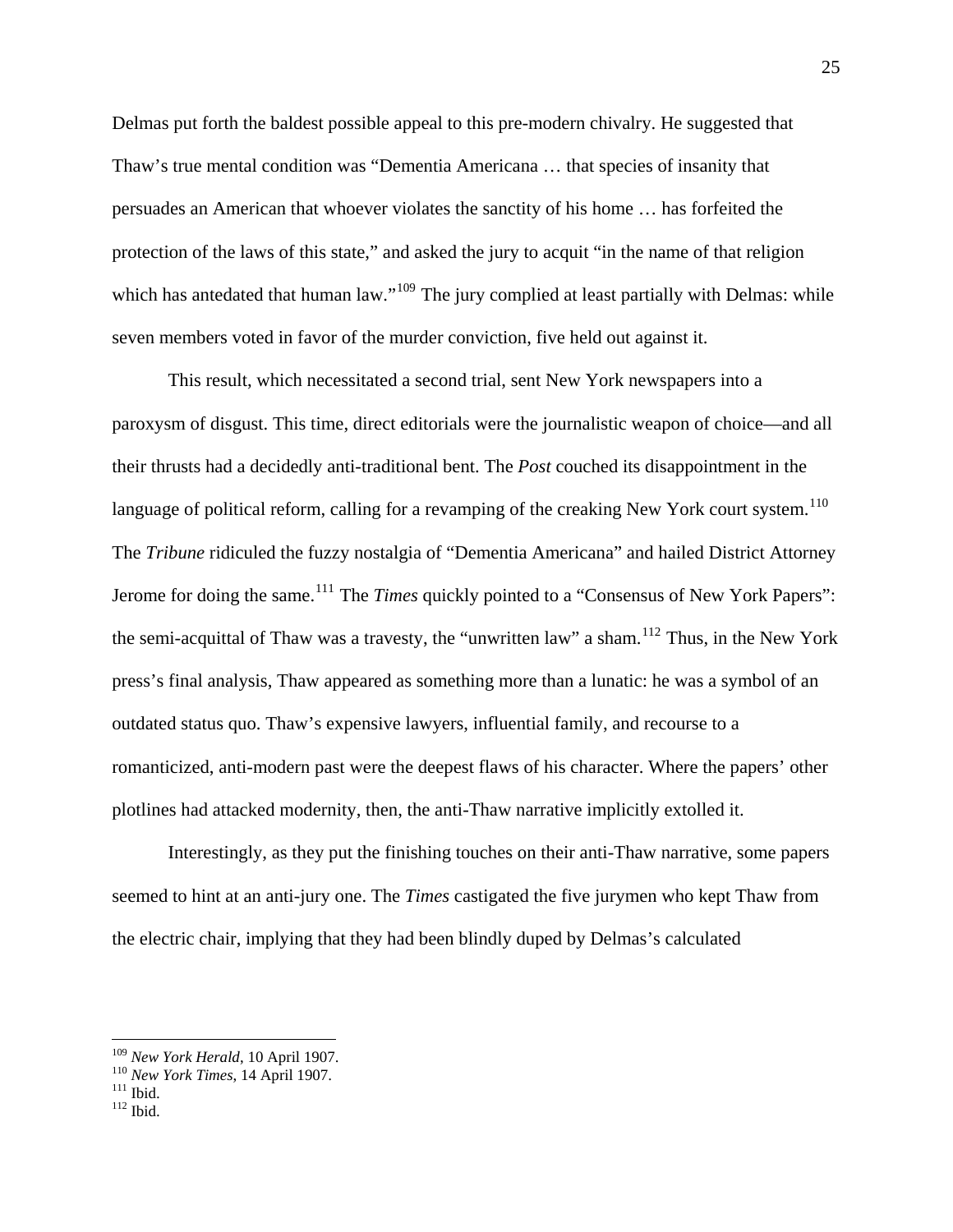traditionalism.[113](#page-25-0) Taking much the same view, the *Tribune* showed more pity than anger, and blamed the sequestered jury's confusion on its inability to get information from the mass media. "The knowledge of these facts," it insisted, "which the public has through the newspapers, would have helped the jury reach a verdict, as it has, indeed, enabled the public to make up its mind regarding this sensational case."<sup>[114](#page-25-1)</sup>

Here, at the close of the Thaw trial, was the New York press's ultimate declaration of self-confidence in its storytelling. So powerful were the papers, the *Tribune* suggested, that they could directly turn the public to the truth. The storylines of the New York press could have given the trial its proper outcome—if only the twelve men in the box had been allowed to hear it.

After the frenzied crescendo of Thaw's first trial, his second quickly dwindled into anticlimax. Where the first had taken four months, the second took only four weeks. Thaw's lawyers rapidly decided to argue that their client was permanently and not temporarily insane, and the swift acquiescence of the jury sent Thaw to Mattewean Asylum for the Criminal Insane in upstate New York, where by most accounts he had reasonably comfortable accommodations and freedom of movement.<sup>[115](#page-25-2)</sup> And so, for a time, it seemed the curtain had closed on the Thaw drama. The New York media made use of its time in the spotlight by soliloquizing, directly and obliquely, against the lustfulness and female autonomy of its modern era—and also against the chivalric notions and judicial practices of its traditional past. In doing so, it had boldly asserted its power to give narrative shape to the public discourse.

 But there was one more act to come. It was a coda that would directly challenge the *Tribune*'s confidence in the press's persuasive power. It was, in a way, an abbreviated restaging of the same old performance—but this time, with audience participation.

1

<span id="page-25-1"></span><span id="page-25-0"></span><sup>113</sup> *New York Times*, 13 April 1907. 114 *New York Tribune*, 13 April 1907. 115 Baker 392.

<span id="page-25-2"></span>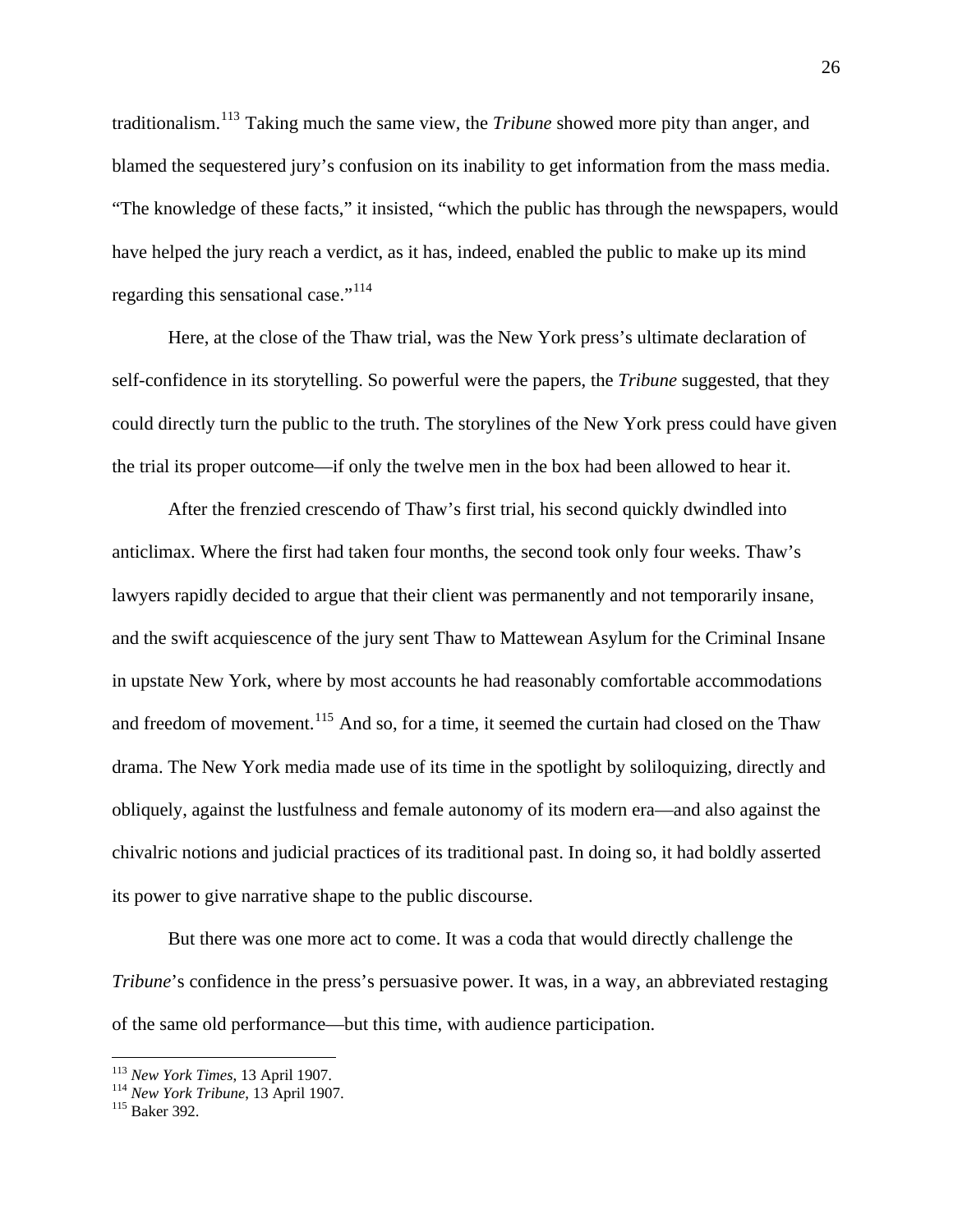### **ACT THREE: Ovation**

 On August 17, 1913, after six years of appealing to bodies as high as the U.S. Supreme Court for release from his tastefully appointed prison, Harry Thaw simply walked out. As a milkman's cart lumbered out of Matteawan, Thaw slipped out of the gates and into a black limousine waiting for him on the other side of the road.<sup>[116](#page-26-0)</sup> His subsequent escape to Canada, followed by months of lengthy diplomatic impasse, then extradition to the United States, landed him back in New York City in the summer of 1915—for the Thaw case's final, decisive trial.

 Much of this last scene played out like a flashback. Most of the same figures were present; much of the sensational testimony was retold. But this time Thaw behaved with more calm and composure in the courtroom.<sup>[117](#page-26-1)</sup> And this time the jury rewarded him fully: it voted unanimously to declare Thaw sane and set him free.<sup>[118](#page-26-2)</sup>

 All these events were monitored by a New York press which had, in the past eight years, travelled still further along the road of modernization. In 1915, Europe was embroiled by the world's first fully industrialized war, and the New York papers covered it with a discipline that befitted their country-wide importance. In 1907 the *New York Herald* still littered its front page with such parochial items as "Trenton Woman Made Blind by Violent Attack of Sneezing";<sup>[119](#page-26-3)</sup> now it included little but the most consequential movements of the Kaiser's armies.<sup>[120](#page-26-4)</sup>

 Confronted anew by the Thaw case, nearly all of these modernized New York papers treated it as an old, stale drama, already milked of all its thematic urgency. As the trial unfolded over the first two weeks of July, the *Herald* and *Times* did not give it front-page coverage until the 13<sup>th</sup>. The *World* nearly ignored Harry Thaw altogether; its headlines about the case named

 $116$  Abramson 126.

<span id="page-26-2"></span>

<span id="page-26-1"></span><span id="page-26-0"></span><sup>&</sup>lt;sup>117</sup> *New York World*, 2 July 1915.<br><sup>118</sup> *New York Herald*, 15 July 1915.<br><sup>119</sup> *New York Herald*, 1 April 1907.

<span id="page-26-3"></span>

<span id="page-26-4"></span><sup>&</sup>lt;sup>120</sup> *New York Herald*, 1-5 July 1915.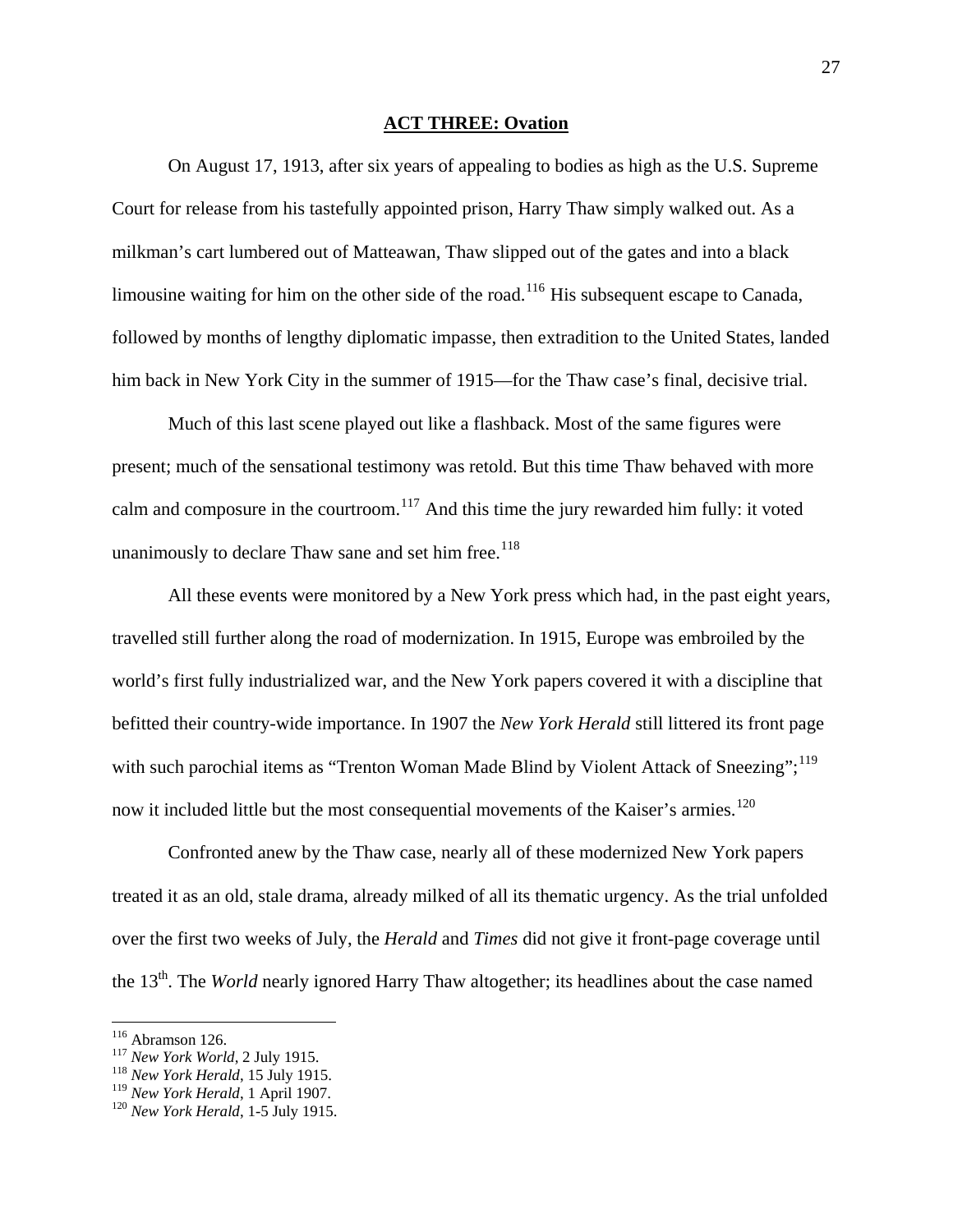only Evelyn Nesbit.[121](#page-27-0) The *Tribune* marked the trial's end with a snide, anti-Thaw editorial, next to a cartoon in which the Thaw case was depicted as a festering tooth, pulled from the mouth of a man marked "NY." "My, What a Relief!" read the caption.<sup>[122](#page-27-1)</sup> The *Herald*, lamenting "the slime" of the Thaw money," confidently concurred with its peers: "Most people will be glad to see the State rid of his case."<sup>[123](#page-27-2)</sup>

 But outside of the printed page, something strange was happening: "most people" were not conforming to the press's assumptions. The Thaw drama was no longer confined to the margins of the New York newspapers; it had spilled out into the minds of the American public. And upon that stage of collective consciousness, Thaw was appearing very clearly—as a hero.

Before and after the trial, everywhere he went, Thaw received accolades from spontaneously gathered crowds. In Concord, New Hampshire, where he first surrendered to authorities, three hundred cheered him on to Boston, where "tens of thousands" gave him a "cheering welcome" on his way to New York.<sup>[124](#page-27-3)</sup> After Thaw's final courtroom triumph, thousands of equivalently worshipful New Yorkers congregated on the courthouse steps to express their jubilation.<sup>[125](#page-27-4)</sup>

For the opinion shapers of the city press, something had gone awry. In 1907 the New York media had emerged as the great connector of current events to public minds. Now, in 1915, the media and the minds seemed totally severed. Each anti-Thaw newspaper was compelled to carry coverage of two parallel universes—that of the journalists' opinions and that of the New York public's. On the same day it ran its editorial denouncing the Thaw "slime," the *World* had to acknowledge on its front page that the murderer left the court "cheered by a multitude,

<sup>&</sup>lt;sup>121</sup> New York World, 8 July 1915.

<span id="page-27-3"></span><span id="page-27-2"></span>

<span id="page-27-1"></span><span id="page-27-0"></span><sup>122</sup> *New York Tribune*, 17 July 1915.<br><sup>123</sup> *New York World*, 15 July 1915.<br><sup>125</sup> *Los Angeles Times*, 23 January 1915.<br><sup>125</sup> *New York World*, 15 July 1915.

<span id="page-27-4"></span>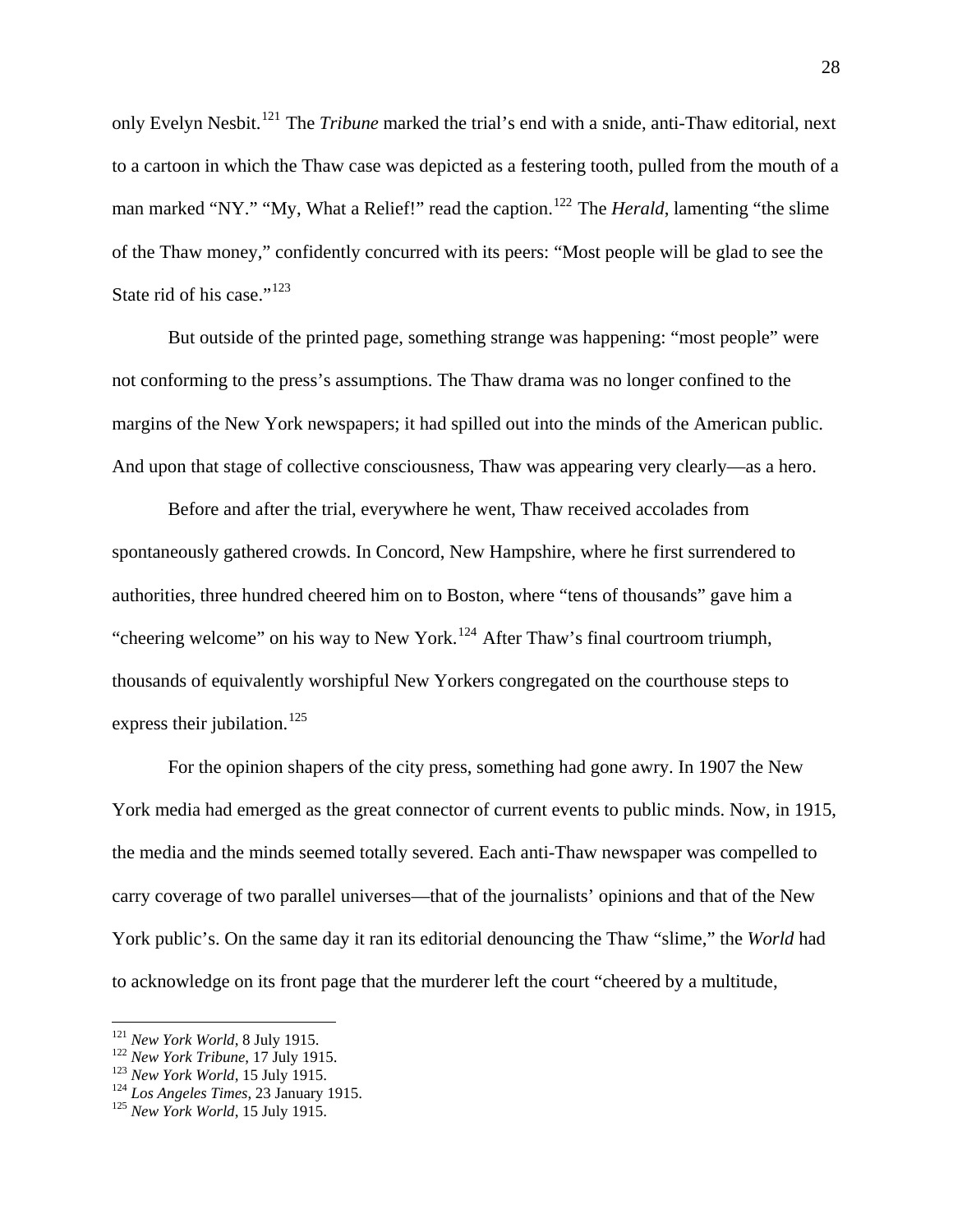shrieked at by women, shaken by the hand by many men."[126](#page-28-0) The *Sun* put the press's palpable frustration into words: "In all this nauseous business, we don't know which makes the gorge rise more, the pervert buying his way out, or the perverted idiots that hail him with wild huzzas."<sup>[127](#page-28-1)</sup>

But however "perverted" the pro-Thaw groundswell may have seemed, it was certainly democratic. The thousands of New Yorkers who hailed the murderer were hardly the tuxedoed elite; they were the hoi polloi. They were not limited to men; women mingled and "shrieked" in the audience. In short, the people cheering Thaw were not a curious subculture insulated from the words of the press—they were the very people who had read New York newspapers' coverage of the Thaw case from the beginning.

Confronted by this parade of the paper-buying populace, one New York paper decided to join right in. It was Hearst's *Journal*, which in abandoning even the semblance of impartiality or consistency made itself the great exception of the New York press establishment. It granted the trial front-page coverage from the middle of June—and on July  $15<sup>th</sup>$ , gave Thaw's provisional release from jail equal billing with the British landing at Gallipoli.<sup>[128](#page-28-2)</sup> Dorothy Dix—who in 1907 had joined others in speculating that Thaw might be "dragging a young girl through the mire"<sup>[129](#page-28-3)</sup>—now filled the top of an entire page with the headline "THAW'S CHIVALRY TO WIFE STRIKES HUMAN CHORD."<sup>[130](#page-28-4)</sup> "He is one of the Peter Pans of life who will never grow up," Dix wrote fondly in one article. "In that lies his essential charm."[131](#page-28-5) The *Journal* had sided with its readers over its own archives.

<span id="page-28-0"></span> $126$  Ibid.

<span id="page-28-2"></span><span id="page-28-1"></span><sup>&</sup>lt;sup>127</sup> *New York Sun*, 15 July 1915.<br><sup>128</sup> *New York Journal*, 15 July 1915.<br><sup>129</sup> Abramson 96.

<span id="page-28-3"></span>

<span id="page-28-4"></span><sup>&</sup>lt;sup>130</sup> New York Journal, 10 July 1915.<br><sup>131</sup> New York Journal, 16 July 1915.

<span id="page-28-5"></span>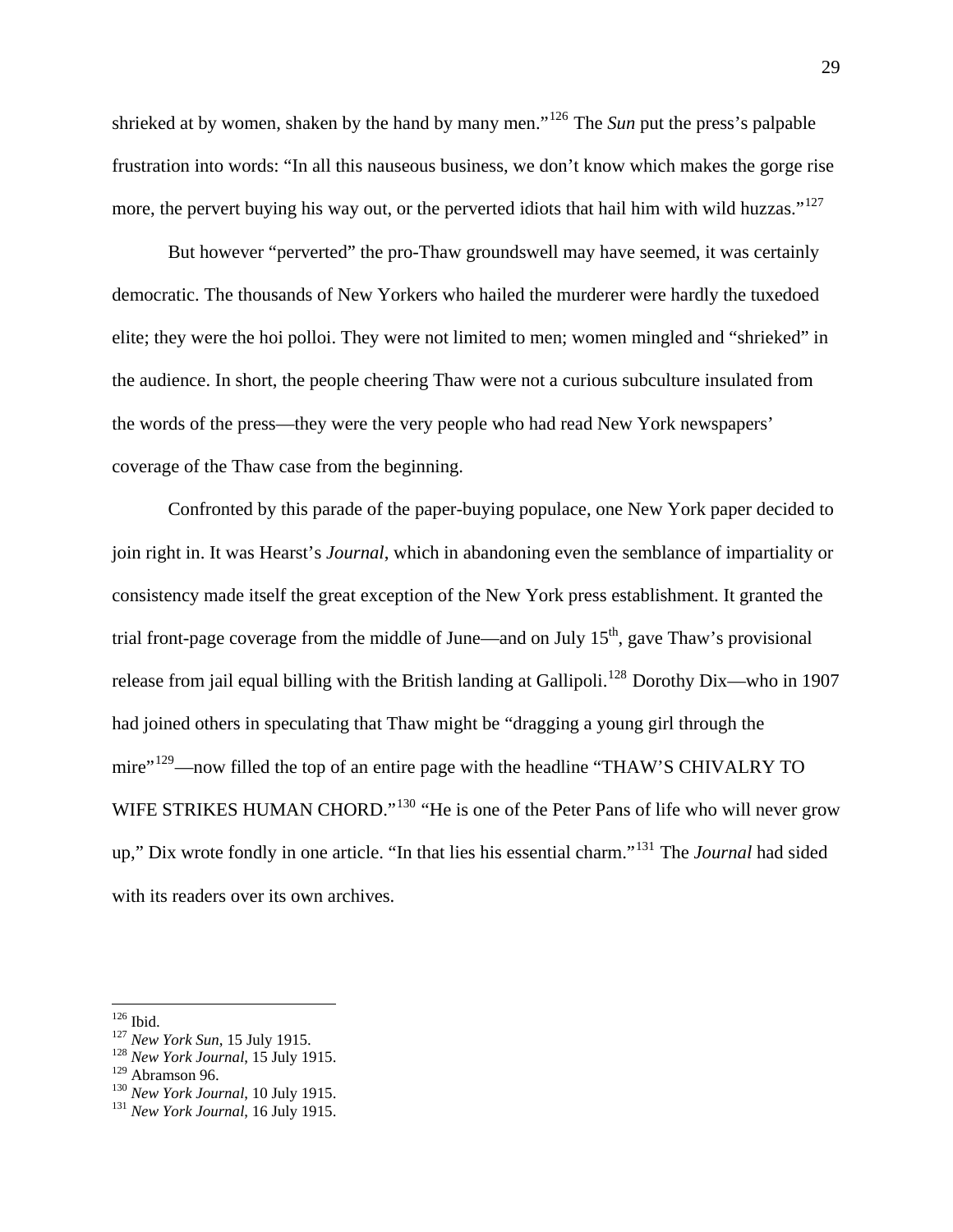As the *Journal* cheered and the other papers jeered, none seemed eager to analyze the crowd's motivation from a critical distance. But it is easy to conceive of the pro-Thaw rallies as a double blow against the New York modernity that the papers had both debated and represented.

First and most obviously, the sentiment voiced by the crowd was overtly traditional. By hailing Thaw with unconstrained huzzahs, members of the New York public showed that he appeared to them not as a dupe or a thug, but as an embodiment of honor and nobility. By either ignoring or celebrating Thaw's crime, the crowd gave its most ringing endorsement to the anti-White narrative that New York papers had created and discarded. They even embraced the idea of "Dementia Americana" so ridiculed by the press: the foreman of the jury, the foremost of Thaw's common-man celebrants, stated after the ruling that the "unwritten law" had been his chief influence.<sup>[132](#page-29-0)</sup> Thus, the New York crowd's cheers formed a resolute attack on modern sexual depravity—and a defense of the most traditional means of refuting it.

But the crowd also delivered a second, subtler blow against New York's modernity. In parting from the consensus of its city's mass media, it demonstrated that this modern journalistic Goliath was far from all-powerful. Journalists could control what the public saw of the drama and could influence how they saw it. They could trumpet opinions, they could craft storylines, and they could unleash powerful narratives on the stage of public discourse. But in the long run, the papers could not control which of these elements their audience would choose to internalize.

Nor could they keep America's new nationalized reading public from cutting both ways. Paradoxically, as the New York papers expanded their reach throughout the country, they could no longer keep their local community within their grasp. The same nationalizing, globalizing forces that allowed New York coverage to flow to the American public allowed American public perception to flow back to New York. Thus, the cheering crowd that greeted Thaw outside the

<u>.</u>

<span id="page-29-0"></span><sup>132</sup> *New York Journal*, 19 July 1915.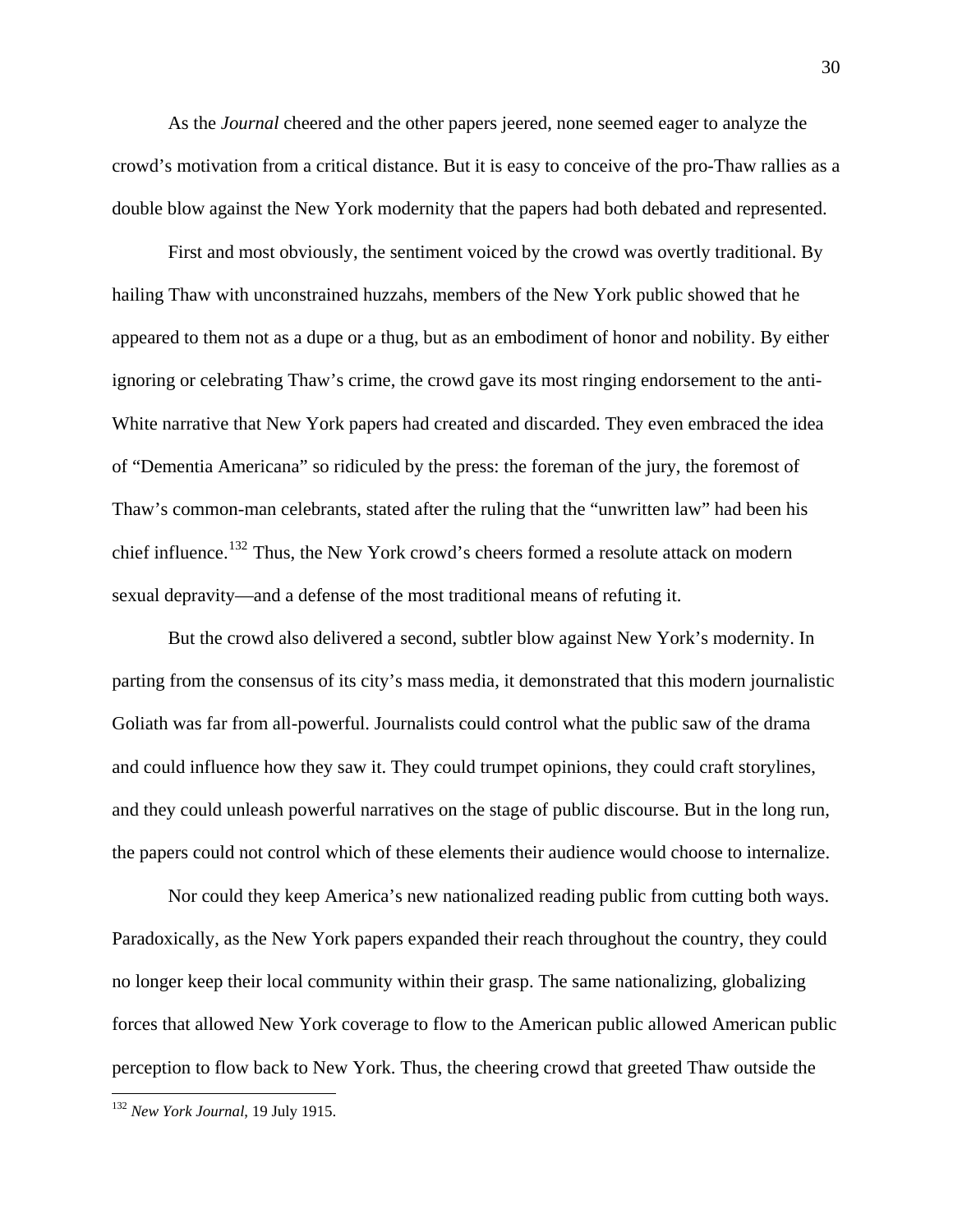courthouse was essentially the same as the ones that had greeted him at Concord and Boston, and the one that would soon greet him at Pittsburgh.<sup>[133](#page-30-0)</sup>

In a newspaper interview, the foreman of the Thaw jury gave the clearest voice to this power of the American public in the face of the modern New York press: "Why, I knew all about the Thaw Case before I read about it in the newspapers."<sup>[134](#page-30-1)</sup> Clearly, this blithe statement was a confabulation—the newspapers were the chief way that *every* New Yorker received information about Thaw's story. But the foreman's hyperbole touched on a greater truth: the modern press was not a hypodermic needle, injecting opinions into the body politic. It was simply a set of writers, staging a continuously redrafted series of narratives, and hoping the vast audience of the city and country would react as it was supposed to. And if it didn't—as the *Journal* showed—the audience members could shape the storytelling just as much as the storytelling shaped them. In this case, even as they were informed and entertained by very modern means, the audience of New York newspaper readers emerged from the theater with a greater regard for tradition. And they even managed to perform their own little drama. Staged on courthouse steps, it was a scene of tradition's fight against the new morals—both ethical and narrative—of the modern metropolis.

#### **EPILOGUE**

For the three main players in the Thaw case, the judgment of the populace had very personal consequences. Harry Thaw was allowed to live out his "eccentric" life unmolested— even when he went on to molest a 19-year-old boy—and died in comfort at age 76.<sup>[135](#page-30-2)</sup> Evelyn Nesbit, discarded by her husband and shrouded in notoriety, descended into morphine addiction

<span id="page-30-1"></span><span id="page-30-0"></span><sup>133</sup> *New York Times*, 20 July 1915. 134 *New York Journal*, 19 July 1915. 135 Abramson 128.

<span id="page-30-2"></span>